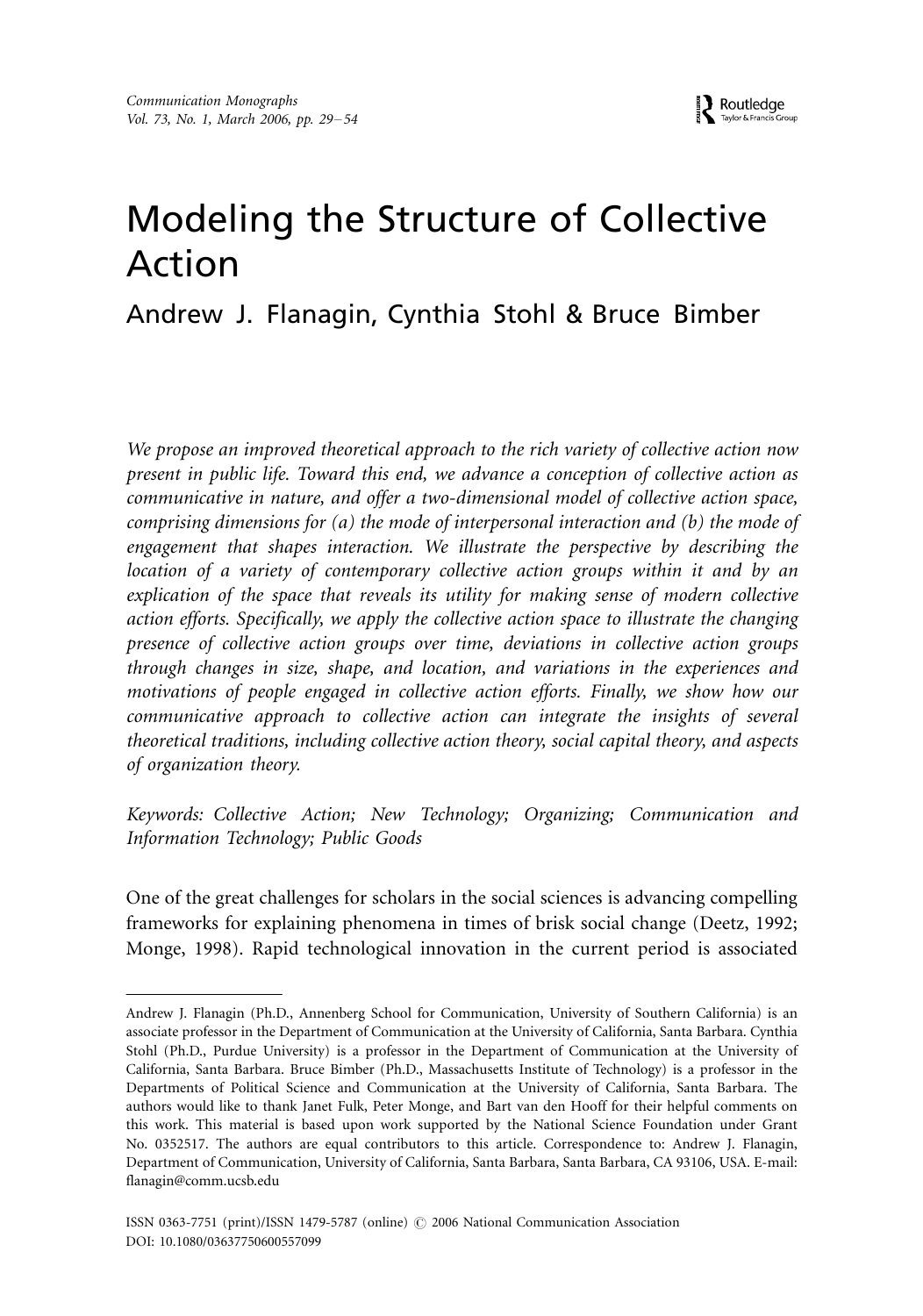with opportunities for people to engage with one another in novel fashion and to act on private as well as public concerns in ways that often appear quite different from what has gone before. In particular, collective action has revealed a diversity of forms and dynamics in conjunction with technological developments.

Instances of collective action that might be labeled ''classic'' in a theoretical sense, such as joining interest groups or voting, are accompanied now by a variety of new kinds of actions. These include self-organized protests and political actions in the absence of an interest group or other central coordinators, affiliation with a wide array of online organizations outside of formal ''membership'' procedures and incentives, and a vast scale of personal, voluntarily contributed informational goods for public use through the creation of Web content. Contrary to many existing perspectives on collective action, in such cases the act of organizing may be decoupled from formal organizations and the transition of private interests and resources to public domains of collective activity may be more easily accomplished than in the past (Bimber, Flanagin, & Stohl, 2005).

Understanding contemporary collective action thus requires recognizing how people are interacting and what opportunities are afforded them, along with examining what organization and structure fit their behavior and help facilitate collective actions. To achieve this, we propose a theory of the ''organization'' of collective action that distinguishes organizations by the ways in which personal relations and activities are enacted. This reconceptualization illuminates several forms of collective activity, be it the emergence of large scale social movements (Melucci, 1996), the production of information public goods (Fulk, Heino, Flanagin, Monge, & Bar, 2004; Monge et al., 1998; Yuan et al., 2005), the development of support groups (Alexander, Peterson, & Hollingshead, 2002), or the appearance of virtual communities and small groups (Walther & Bunz, 2005; Wellman et al., in press), to name just a few. Moreover, our theory addresses three major theoretical problems for scholars interested in various types of collective action.

First, many new kinds of collective actions are not well explained by existing collective action theory. Long-established collective action perspectives seek to explain how individuals, with at least a modest level of shared interests, coordinate their efforts to secure a common goal that none could obtain without the efforts of others. Collective actions are typically framed as resulting in some shared outcome, or ''public good,'' which may consist of traditional, physical goods like parks, bridges, or libraries (Marwell & Oliver, 1993; Olson, 1965; Samuelson, 1954) or less tangible goods like databases of information or communication systems (Connolly & Thorn, 1990; Fulk, Flanagin, Kalman, Monge, & Ryan, 1996; Markus, 1990; Rafaeli & LaRose, 1993). The basic paradigm of collective action theory has over the years provided insights into a wide array of phenomena, with important theoretical contributions from economics (Olson, 1965; Samuelson, 1954), political science (Barry & Hardin, 1982; Chamberlin, 1974; Hardin, 1982), sociology (Coleman, 1990; Marwell & Oliver, 1993; Oliver, 1991), and communication (Connolly & Thorn, 1990; Fulk et al., 1996; Markus, 1990), among other disciplines.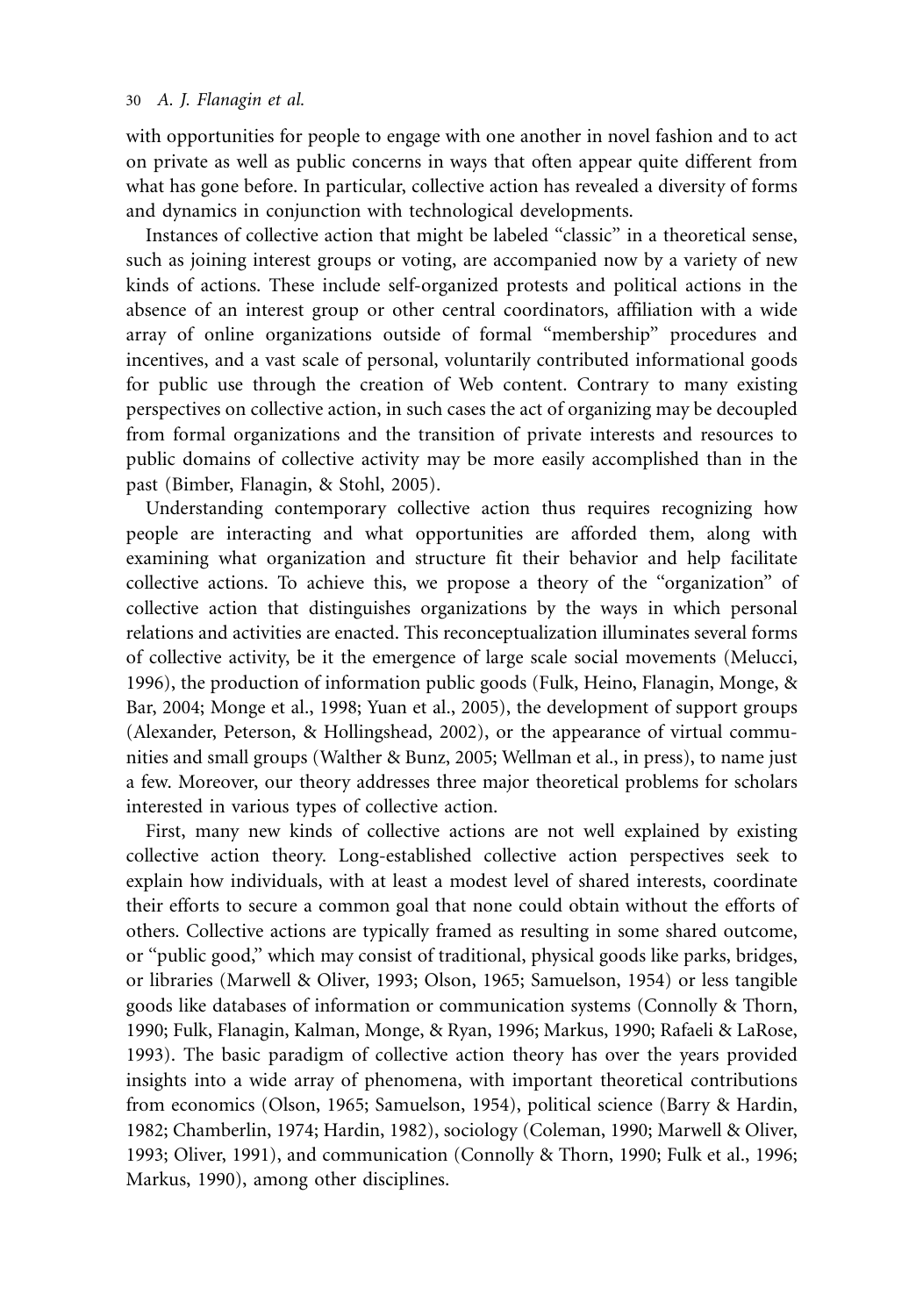Yet, much of this body of theory posits phenomena that are observably absent from contemporary collective action efforts: in particular, the strict conception of individuals' decisions to participate in collective action efforts as binary choices (i.e., contribute or not), and a reliance on formal organization to overcome obstacles to collective action associated with ''free riding,'' which occurs when participants enjoy the benefits of the public good without contributing to its establishment or maintenance (Connolly & Thorn, 1990; Hardin, 1968; Olson, 1965; Sweeney, 1973). Scholars have noted the disjunction between theoretical predictions and evidence in the contemporary media environment but have only begun to suggest theoretical developments that can reconcile the two (Bimber et al., 2005; Lupia & Sin, 2003).

A second theoretical problem lies in scholarship on social capital and its relationship to civic engagement. In their formulation of what has become classical social capital theory, Coleman (1990) and Putnam (2000) posit that societies or communities succeed better at solving collective problems when they have greater stocks of social capital: networks of trust and reciprocity associated with traditional civic organizations and repeated face-to-face engagement. Putnam's assertion that opportunities for collective action are threatened by the decay in the United States of a wide range of traditional civic associations has proven empirically contentious, and it has led specifically to a debate about whether online engagement, ''virtual community,'' and the like can substitute for traditional social capital-building associations like bowling leagues and Elks Clubs. Even the strongest empirical work documenting a positive association between online engagement and variables such as social trust has not offered a comprehensive theoretical account that reconciles contemporary social innovations with the dominant understanding of traditional social capital and its relationship to collective action (Jennings & Zeitner, 2003; Neustadtl & Robinson, 2002; Shah, Kwak, & Holbert, 2001).

A third theoretical problem introduced by the diversity of contemporary collective actions involves the nature of engagement between members and organizations. Organizational dynamics have traditionally been represented as migrating from informal face-to-face contexts to more formal and impersonal modes of engagement over time (Hage, 1980). In this manner, organizational predictability and reproducibility are increased (Ritzer, 2001) through greater control and enhanced coordination (Barnard, 1938). The net result of this evolution is that communication between organizational leaders and members typically becomes formalized, largely one-way, and essentially prescribed. Contrary to this pattern, however, organizations today increasingly stress complementarity and informal relations based on trust (Miles & Snow 1984, 1986; Powell, 1990). Moreover, contemporary organizations are often built around short-term material flows that link people together. In this manner, formal means of organizing relying on clearly identified leaders, fully prescribed roles, and quantifiable resources are no longer the sole means of contemporary organizing. Because technological innovation permits viable communication and coordination mechanisms beyond those typified by extant organization theory, individual organizations and the processes of organizing are evolving in systematic yet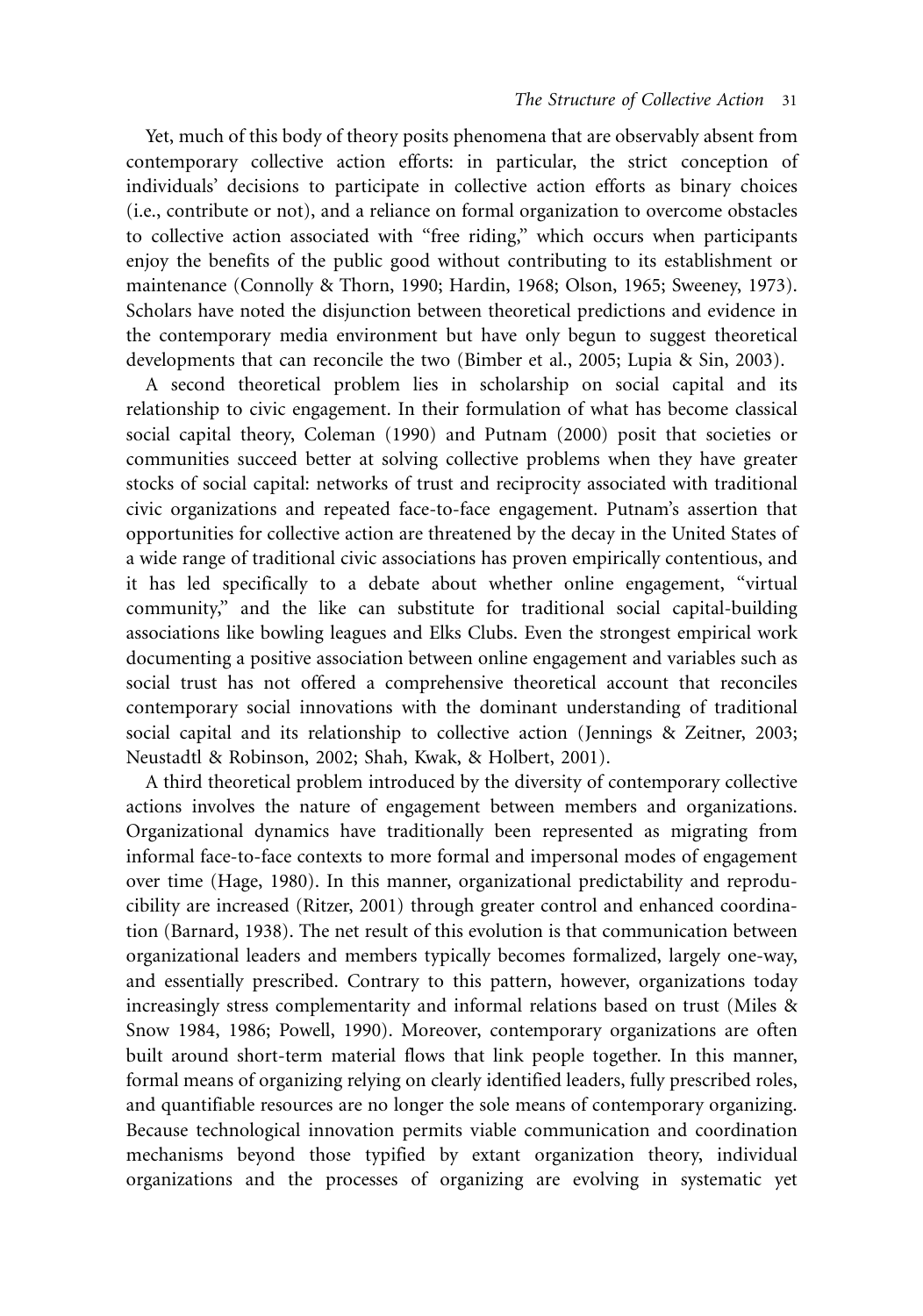unforeseen ways. To date, these shifts have not been reconciled in the context of collective action efforts.

We approach these problems by observing that as a first principle, collective action is a communicative phenomenon. Specifically, collective action always includes (1) identifying and connecting people who share a common private interest(s) in a public good, (2) communicating messages to these people, and (3) coordinating, integrating, or synchronizing individuals' contributions. Most theories of collective action make several assumptions about communication: it is necessary, costly, difficult, and time-consuming to persuade individuals not to free-ride and to contribute to the public good. However, the underlying communicative nature of collective action has been little observed in traditional theories. Rather, many approaches to collective action theory proper have conceptualized collective action as a fundamentally economic phenomenon, resting on a rational or quasirational calculus of utility. Social capital theorists have conceptualized collective action as a social psychological phenomenon, resting on a set of attitudes and cognitive resources deriving from membership in networks. Organizational theorists note that organizations lie at the heart of collective action. By providing the infrastructure for initiating and coordinating action, organizations expend resources to overcome obstacles to collective action, and they provide a context for people's attachments to collective goals and processes. Without denying the value of approaching collective action in these ways under certain circumstances, we suggest that a communicative approach offers both greater theoretical purchase on contemporary phenomena associated with emerging technologies, and new ways to integrate and reconcile insights across traditional theories.

Consequently, we reframe collective action as being constituted by a set of communication practices involving the crossing of boundaries from the private to the public realm (Bimber et al., 2005). In other words, collective action is communicative insofar as it entails efforts by people to cross boundaries by expressing or acting on an individual (i.e., private) interest in a way that is observable to others (i.e., public). Traditional collective action theory represents only one, albeit important, subset of dynamics that applies when the boundary between private and public is well-defined and well-maintained. In such instances, communication is costly and intentionally focused, free-riding is a rational choice, and formal organization is often necessary. But these conditions are no longer universally present.

Based on the principle that collective action is a fundamentally communicative process that involves transcending the private/public boundary, we propose a ''collective action space'' as a way of accounting for the diversity now apparent in collective action that can accommodate both new instances and more traditional forms without confounding technology and organization type. This approach to collective action accounts for the expanding communicative affordances of technology without being premised on technological change or on any particular account of how innovation arises. We are particularly interested in avoiding the problem of confounding technological affordances with ways of organizing, since actors adopt, employ, and transform technologies for a variety of reasons and to a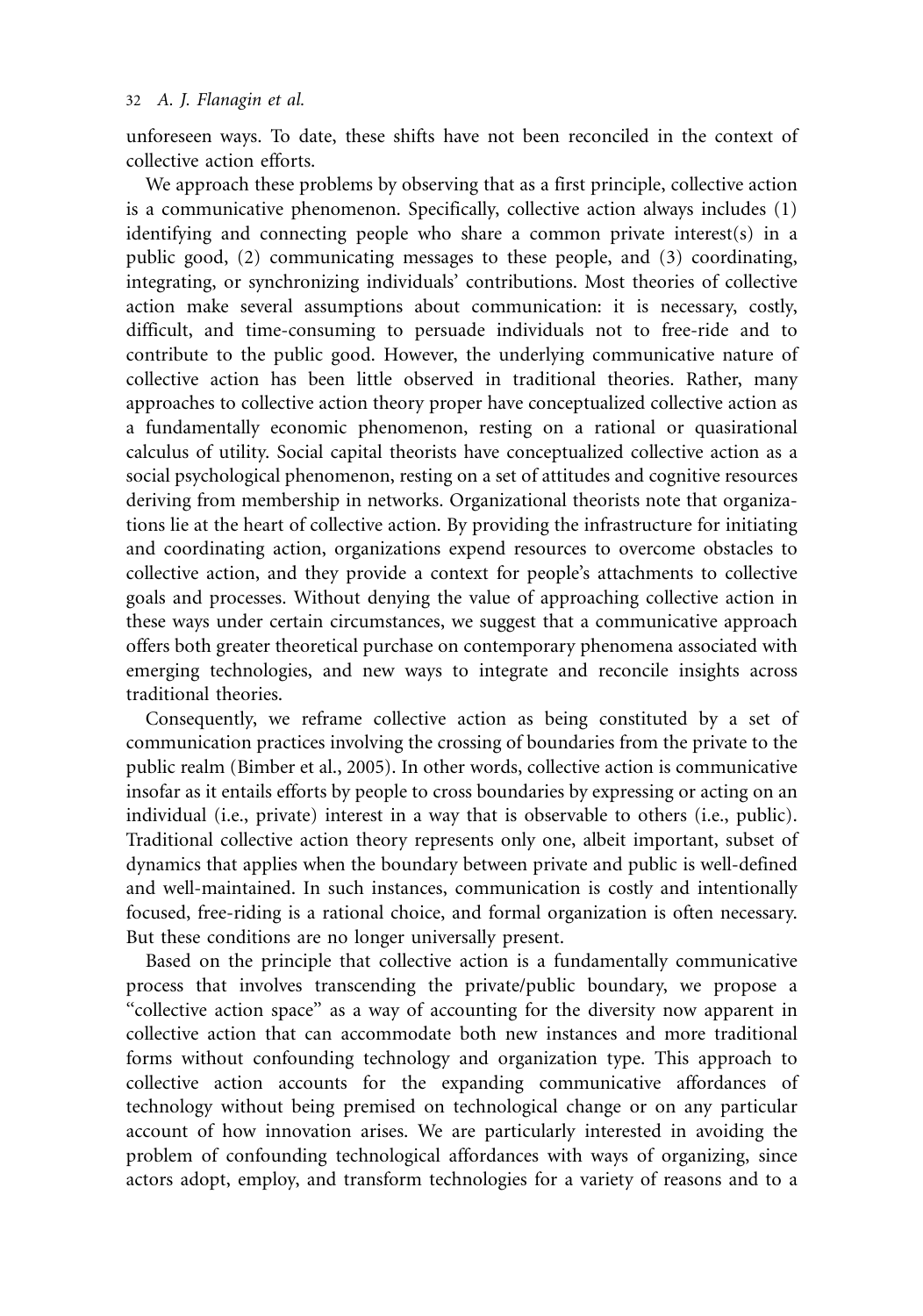wide range of effect (Bimber, 1994; Flanagin, 2000). While advanced technology is clearly one route to more permeable boundaries and new forms of collective action, these forms do not strictly depend on technology. Rather, we view innovative uses of technology by certain organizations as useful illustrations of deeper phenomena that are not strictly a function of contemporary technology. Further, many of these ''novel'' forms are not necessarily new but, rather, reflect alternative ways of organizing that have always been available but only now, when technological developments have enabled more opportunities for these forms to emerge and be sustained, have the dynamics become readily apparent. Our collective action space resolves some of the theoretical puzzles now extant in the various literatures relating to collective action and shows previously unrecognized connections among them.

# The Collective Action Space

Collective actions exhibit variation along two dimensions: the mode of interaction used (ranging from personal to impersonal) and the mode of engagement felt (ranging from entrepreneurial to institutional) among participants in collective action efforts. Arrayed orthogonally, these independent dimensions form two axes of collective action space that incorporate fundamental features of human behavior: how people interact with one another and the opportunities for engagement afforded them in collectivities. As such, these dimensions constitute a fundamentally communicative approach to understanding collective action. Moreover, these two dimensions capture a dynamic set of influences that may weaken or strengthen the nature of boundaries and transitions between the private and public realms, and thereby respectively facilitate or impede collective action. Finally, they incorporate critical dimensions of collective action as expressed in past theory—specifically, theories of social capital and organizational change\*/and as represented in current collective action efforts. This collective action space is depicted in Figure 1, which illustrates four quadrants of collective action organizing derived from the intersection of the axes. These quadrants help illuminate an implicit structure in collective action that has not been recognized in the literature to date. This structure is the basis for several theoretical observations.

# Mode of Interaction

The first axis of the collective action space captures the fact that citizen participation in collective action-related activities can fall along a continuum, labeled mode of interaction, which we arbitrarily identify as the horizontal axis of collective action space. Because the mode of interaction is not systematically associated with cultural communication differences, such as collectivism/individualism or high and low power distance, it is applicable to collective actions on a global as well as national or regional scale. Personal interaction involves repeated, organized interaction with known others over time and the development of interpersonal relations, in which interaction is centered on sustained relationships with others whose specific identities or personal attributes matter. Such sustained contact may generate ''strong'' ties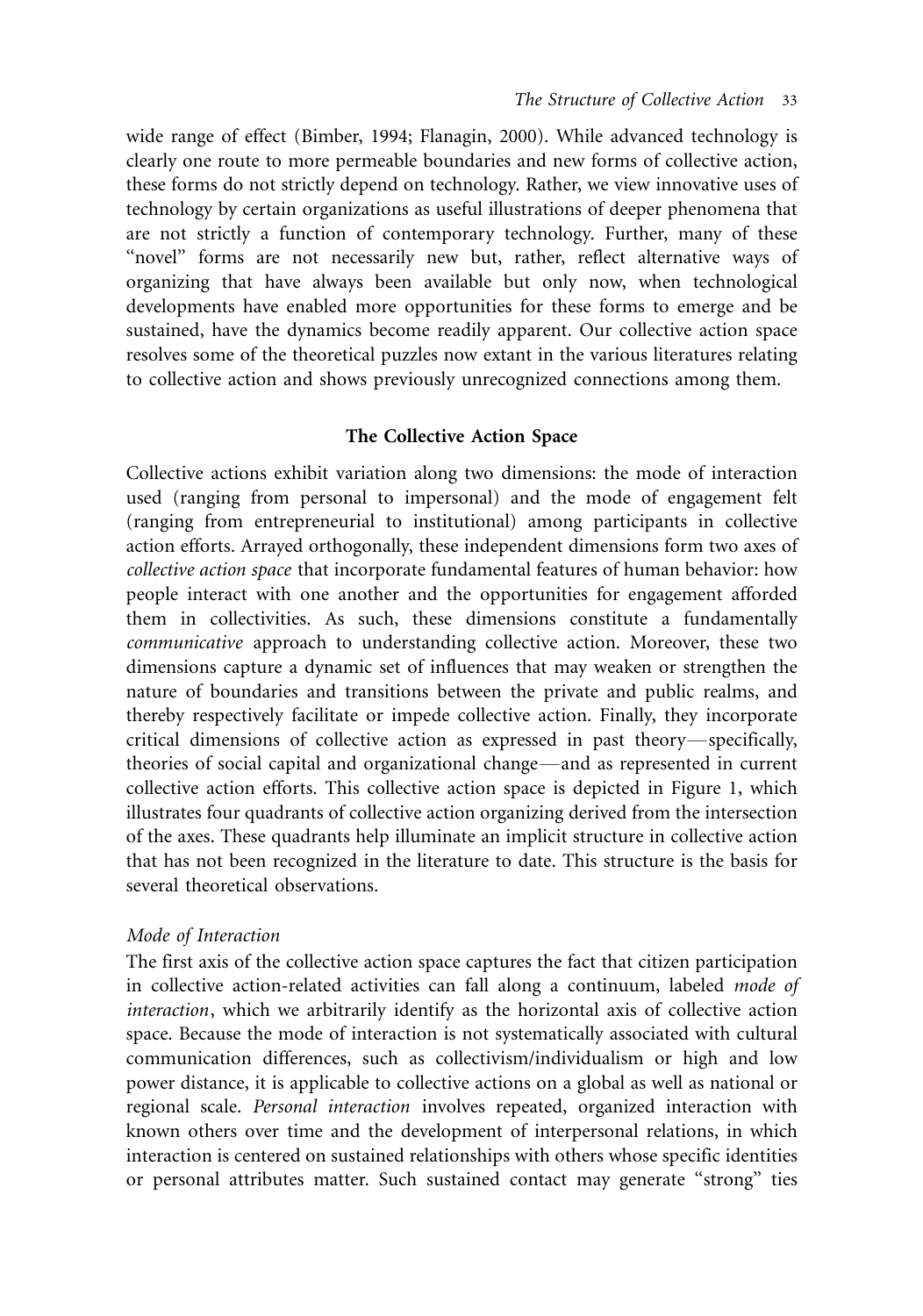

Figure 1 Collective action space.

among interactants, which typically embody mutual trust, shared norms, and close identification (Granovetter, 1973). Strong ties also tend to be homogeneous along relevant attributes, embody additional shared links with significant others, and are multiplex, thus including mutual involvement in other organizational and personal contexts. Moreover, such personal forms of interaction facilitate boundary crossing between the private and public realms.

In this mode of interaction, relational development and relationship-sustaining activities often become central to the purpose of the action or membership, though they need not be the only reason for engagement, as when a civic group such as a chapter of the Masons undertakes charitable activities in addition to regular face-toface social interaction, or a cultural group such as the London Islamic Cultural Center conducts a food drive. Relationship-oriented activity of this kind may itself constitute relevant collective action, or it may involve the development of skills that are applied in other instances of collective action.

At the other end of the continuum is impersonal interaction. This type of interaction emphasizes the expression or pursuit of interests and concerns, and involves no personal, direct interaction with known others. Consequently, individuals remain largely unknown to each other in spite of their shared affiliation. Impersonal interaction tends to reify private/public boundaries and a great deal of effort must be expended to overcome these boundaries. Membership in an interest group such as the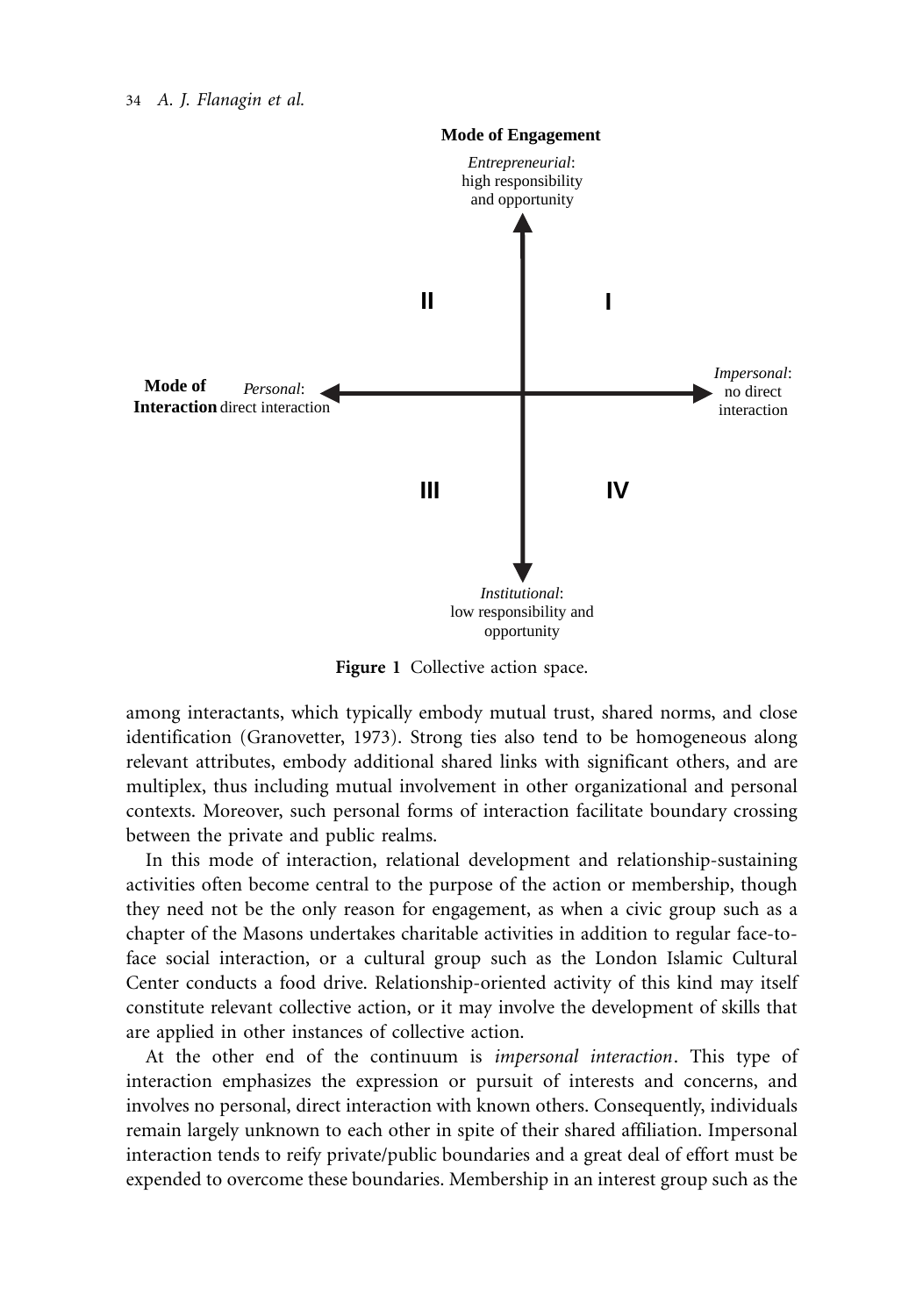World Wildlife Fund provides one example. Members belonging to this group participate in calls for collective action, such as saving threatened species through "adopting" an animal or protecting and preserving endangered habitats by sending money to support a wetlands reserve. Another example would be participation in World Vision's campaign to distribute food to starving families in Niger. In these types of activities members have no direct contact with other members and members' identities or personal characteristics are irrelevant to other members. Any social benefit or development of personal relationships from happenstance face-to-face contact, such as might occur at a protest or on a march, remain secondary to the goals of the group and its members. Such impersonal contact is sometimes deemed a ''weak'' tie (Granovetter, 1973), although, theoretically, weak ties are structurally defined within a particular network and represent acquaintances who are not linked or associated with other links in the focal actor's network. We prefer therefore to identify these impersonal relations as "affiliative" ties, rather than weak ties, in order to indicate a sense of common connection that occurs absent direct communication or other known linkages among individuals.

Within collective action literature groups are typically assumed to broker either one or the other distinct mode of interaction. However, it is important theoretically and practically to consider that many collective action organizations have elements of both interaction modes. Amnesty International, for example, is an issue-oriented organization that is designed to motivate its thousands of unacquainted members to become involved in large scale, isolated, noninteractive activities that are anonymous to other group members, such as letter writing campaigns and making individual financial contributions to ''urgent actions.'' At the same time, local Amnesty chapters often have fund-raising activities, such as cookie sales or rock concerts, and regular chapter meetings to discuss strategy and cases. During these activities community members get to know one another, share interests, and often develop strong ties. Some interest groups, such as the Sierra Club, also rely on a chapter-based structure that provides opportunities for regular face-to-face meetings and outings with other members who would otherwise be anonymous. These personal relationships can be more than ancillary to the functioning of the otherwise-impersonal group at the national level as it pursues its interest-oriented agenda.

Other new and compelling examples of hybrid modes of interaction are in evidence. Some new social networking websites, such as Care2Connect, use information about citizens' membership in anonymous interest-based groups to foster the development of personal relationships. Care2Connect, and related groups, identifies citizens living near one another who share various characteristics, including common group memberships, on the premise that two people who both belong anonymously to the same half-dozen interest groups might be interested in personal, relationship-oriented interaction with one another.

Conceptualizing people's engagement in collective-action related activities as falling on a spectrum from personal to impersonal modes of interaction is the first step in forming a larger model of collective action that can accommodate contemporary changes in organizing for collective action. In the literature on social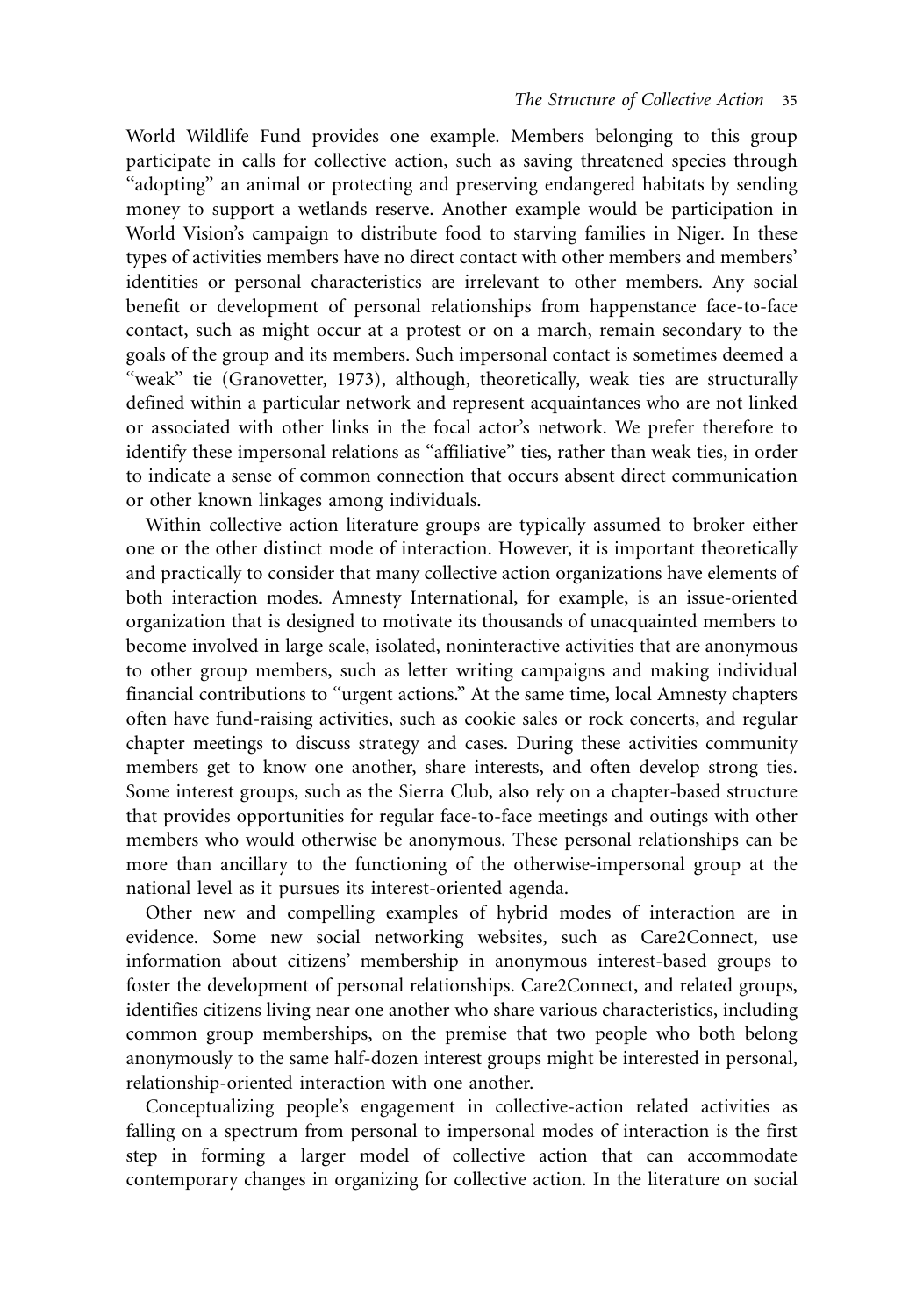capital, interpersonal trust, and civic engagement, for example, an ongoing debate is whether anonymous groups, which have grown in number and popularity, are the equivalent of classic relationship-oriented organizations (i.e., those fostering personal interaction that occurs primarily face-to-face). Some suggest social capital can only be developed within the classic personally interactive organizations such as the Masons (Putnam, 1993). Others argue that social capital may emerge from impersonal, online interactions (Lin, 2001). This debate, however, fails to acknowledge that there are many groups that represent hybrids that fall between the two poles. Collective action organizing can be found at any point along the continuum. Moreover, organizational modes of engagement may change intentionally or as a result of exogenous factors. Conceptually, organizations do not have to fit into or be excluded from either the traditional civic-group category or the modern interestgroup category. In part, the use of continuous dimensions, as opposed to a typology of discrete forms, for example, can be used to capture the hybrid nature of collective organizing, as articulated in more detail later.

# Mode of Engagement

The vertical axis of the collective action space represents the degree to which participants' individual agendas may be enacted within the group context, and the axis ranges from entrepreneurial to institutional. A great deal of literature about collective action and interest groups assumes a highly institutional organizational structure (Johnson, 1998; Walker, 1991) that constrains the degree to which individual members' agendas are likely to become the focus of the organization's efforts, as well as the form of any collective engagement undertaken. Indeed, collective action organizations often exhibit predictable structures within some broad parameters that are roughly hierarchical and bureaucratic (Bimber, 2003). These Weberian organizational modes have several classic characteristics, including central leadership that can make decisions and rules for the group; the accumulation and expenditure of resources on costly efforts to recruit and mobilize participants; employment of staff in various specialized and fixed roles, from substantive experts to financial managers to legal staff; clear boundaries between the private and public realms of social life; formal coalitions and institutional commitments; and the attachment of priority to protection and maintenance of the organization itself over time. A great array of collective action organizations fit some variant of this model, from the American Association of Retired Persons (AARP) to the National Rifle Association (NRA), Oxfam, and Doctors without Borders.

However, particularly in recent decades alternative forms of organization deviating from the bureaucratic type have also been well articulated (Davidow & Malone, 1992; Drucker, 1988; Fulk & DeSanctis, 1999; Galbraith & Kazanjiam, 1988; Heckscher, 1994; Nohria & Berkley, 1994; Powell, 1990). A consequence of these new forms is that collective action may be structured around the horizontal flow of communication and information among a greater diversity of individuals, occupying a greater diversity of organizational roles, through space and time (Monge & Contractor, 2003). Moreover, network-based collective action groups may exhibit many of the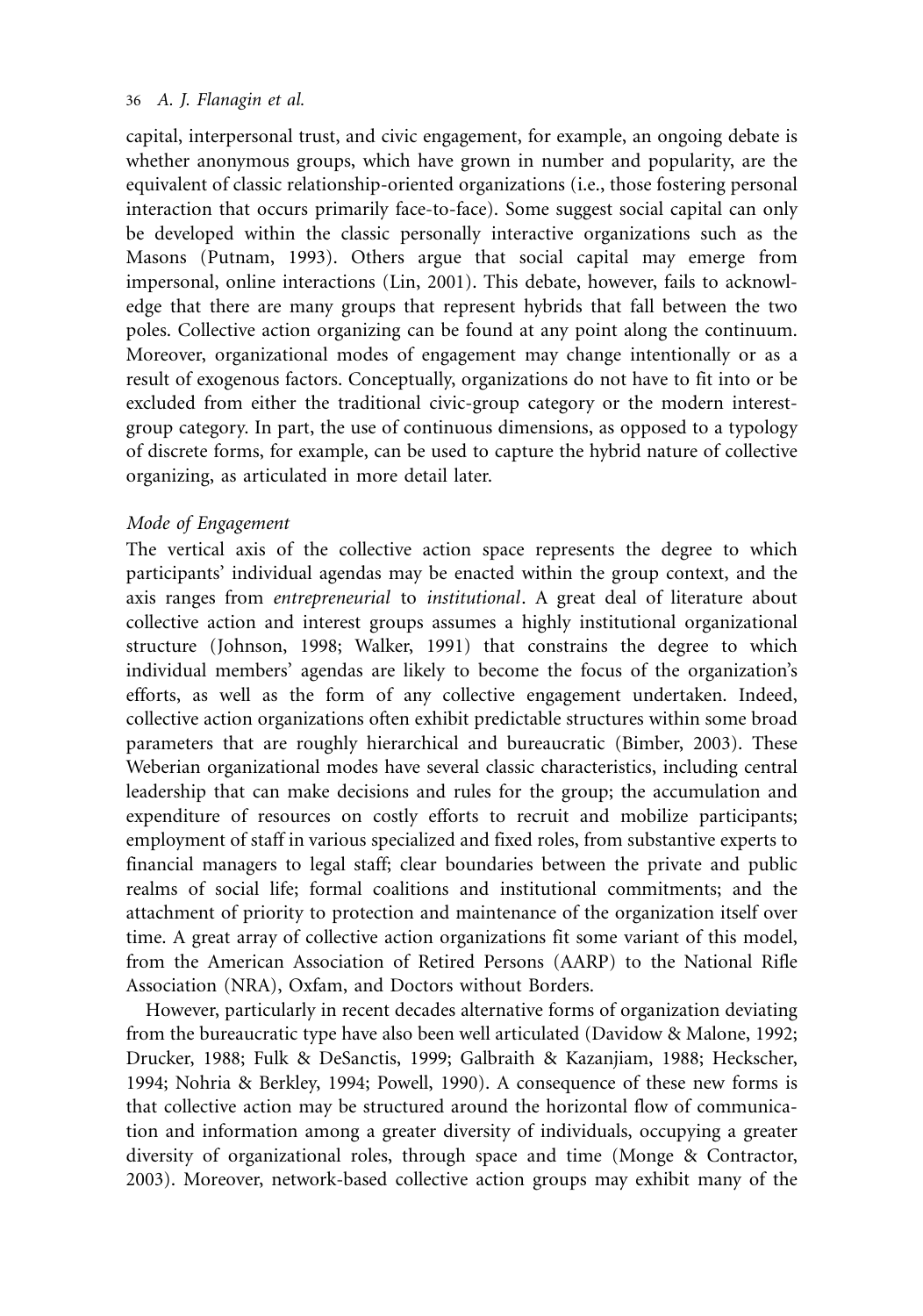classic characteristics of network forms and comparatively few of those associated with bureaucracy (Fulk, 2001). In such cases, fixed leadership and stable internal roles are less important, as are accumulated material resources. Boundaries are defined by communication patterns rather than by flows of material resources, and comparatively less effort is directed at protection and maintenance of the network as a structure over time. Consequently, opportunities, strategies, and commitments become relatively entrepreneurial, in that individual members enjoy both high opportunity and high responsibility with regard to both the agenda for, and the form of, collective action efforts.

Although it has been common in literature on organizations to portray differences between bureaucratic and network-based organizations in terms of variation in structure, we conceptualize the important variable as the *mode of engagement* among participants. Doing so emphasizes how people are engaged with the objectives and processes of the collective, not the observable structure of the collective itself. The two are often strongly correlated (Weick, 1979)—how people are engaged and what form the organization takes—but it is theoretically advantageous to maintain a focus on the actions of people rather than on the form or structure into which they fit. In some instances, people's engagement follows an entrepreneurial mode, in which participants have a high degree of autonomy and may design collective action in ways that are not sanctioned or controlled by a central authority. In the entrepreneurial mode, participant engagement is not well bounded by the constraints or rules of action associated with the organization or group. Coalitions are idiosyncratically enacted and likely to be short-lived. Self-organizing mechanisms predominate, whereas bureaucratic mechanisms of coordination and control are minimal. Individuals can move easily and are more likely to bridge the divide between the private and public realms. The circulation via e-mail forwarding of petitions and ''signature'' lists addressing policy issues is an example. Another is the network of protestors that converged on Seattle in 1999 during the meeting of the World Trade Organization (WTO). This loose coalition of environmental, human rights, antiglobalization, and antiestablishment supporters had the goal of expressing common opposition to trade policies pursued by the WTO, but lacked a central organization.

By contrast, institutional engagement involves a patterned set of normative rules of engagement, and practices that are expected to be followed by all participants. When action occurs in the institutional mode, individuals are embedded in a larger system that defines and controls opportunities for engagement. Organizational hierarchy\*/ such as the classical Weberian ideal-type—plays a key role in influencing the shape and form of engagement, while also serving to reduce volatility.

An institutional mode of engagement situates members' actions in the framework of ''what is good for the organization'' as it is determined by central leadership rather than by the members themselves. When an environmental group, for example, issues a call to action by direct mail, e-mail, or in newspaper advertisements for members and interested citizens to send a letter to their member of Congress about an issue, the group is providing a formalized role for participants. This kind of collective action involves little initiative, creativity, or control on the part of individuals, and is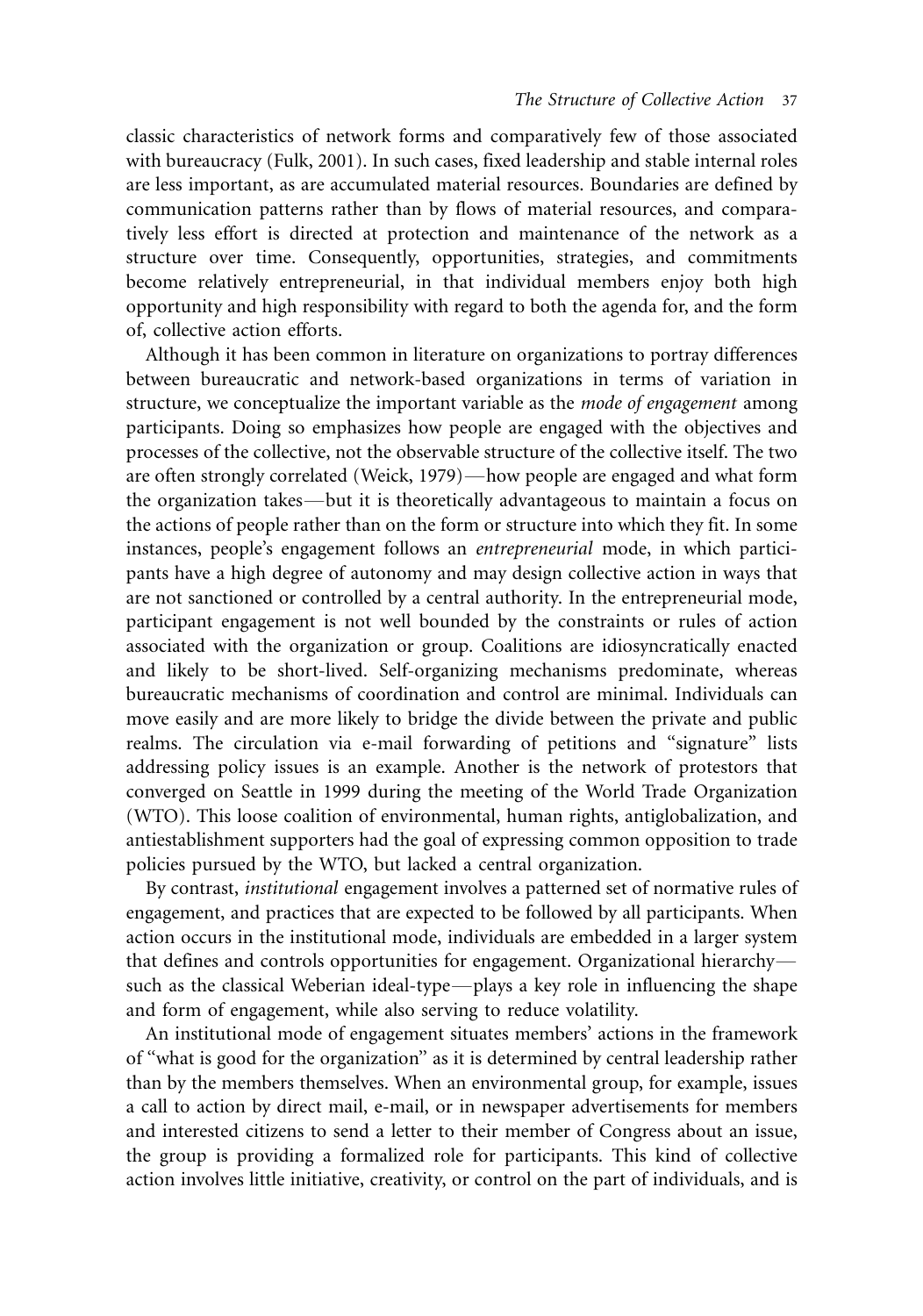best thought of as collective action by response to a request initiated centrally. Collective actions that fall at this end of the continuum are more likely to have developed organizational routines, procedures, and artifacts that are intended to introduce members to the official organizational mission and standards of procedure. Formal communication artifacts such as magazines, newsletters, and annual reports function as socialization mechanisms providing members guides to the values, rules, and obligations of membership. Informal communication mechanisms, such as organizational stories and rituals, help develop an organizational memory that is collectively shared, mutually accepted, and a stable and influential force on member practices.

Institutional engagement also tends to develop enduring coalitions with other organizations for the purposes of furthering the organizational agenda. These institutional commitments often mediate organizational communication practices, constraining what members can and cannot do. For example, if a group is registered as a nonprofit or nongovernmental organization it is often subject to Federal regulations regarding donations, expenditures, reporting procedures, and organizational transparency. The Nuclear Age Peace Foundation, for instance, a registered nongovernmental affiliate, has consultative status to the United Nations and is designated by the United Nations as a Peace Messenger Organization. Members of this organization have severe restrictions on how to develop their own agenda or practices. Prior experience and expertise become more salient under these circumstances, as organizations need to maneuver within an interorganizational bureaucratic environment that requires special skills and knowledge.

As is the case with the mode of interaction, organizations may exhibit hybrid engagement, illustrating both institutional and entrepreneurial modes. An example is the presidential campaign organization of Howard Dean in 2003. In this case, a central campaign staff, with a hierarchical structure of roles and responsibilities, central strategic decision making, and a very important resource-accumulation effort combined with a free-wheeling, uncoordinated, network-based periphery that involved coalitions of poorly bounded local and regional groups, weblog (i.e., ''blog'') communities, and Meetups that were explicitly uncoordinated from the center. The Dean campaign thus illustrates a compelling instance of hybrid organizations that are extremely important theoretically. Rather than constituting mere outliers that do not fit theories, these hybrids represent an important area of change and development in collective action today. Indeed, such possibilities for change in the modes of interaction and the mode of engagement set the stage for more accurate conceptualizations of contemporary collective action.

In summary, the two dimensions of the collective action space—mode of interaction and mode of engagement—capture the traditional focus on organizational relations and structures, but are different insofar as their internal/external organizational boundaries are not drawn a priori. Organizations are not distinguished by their formal or informal characteristics, as many organizations have at least some of both, but rather by the ways in which personal relations and activities are enacted. In other words, our theory of the ''organization'' of collective action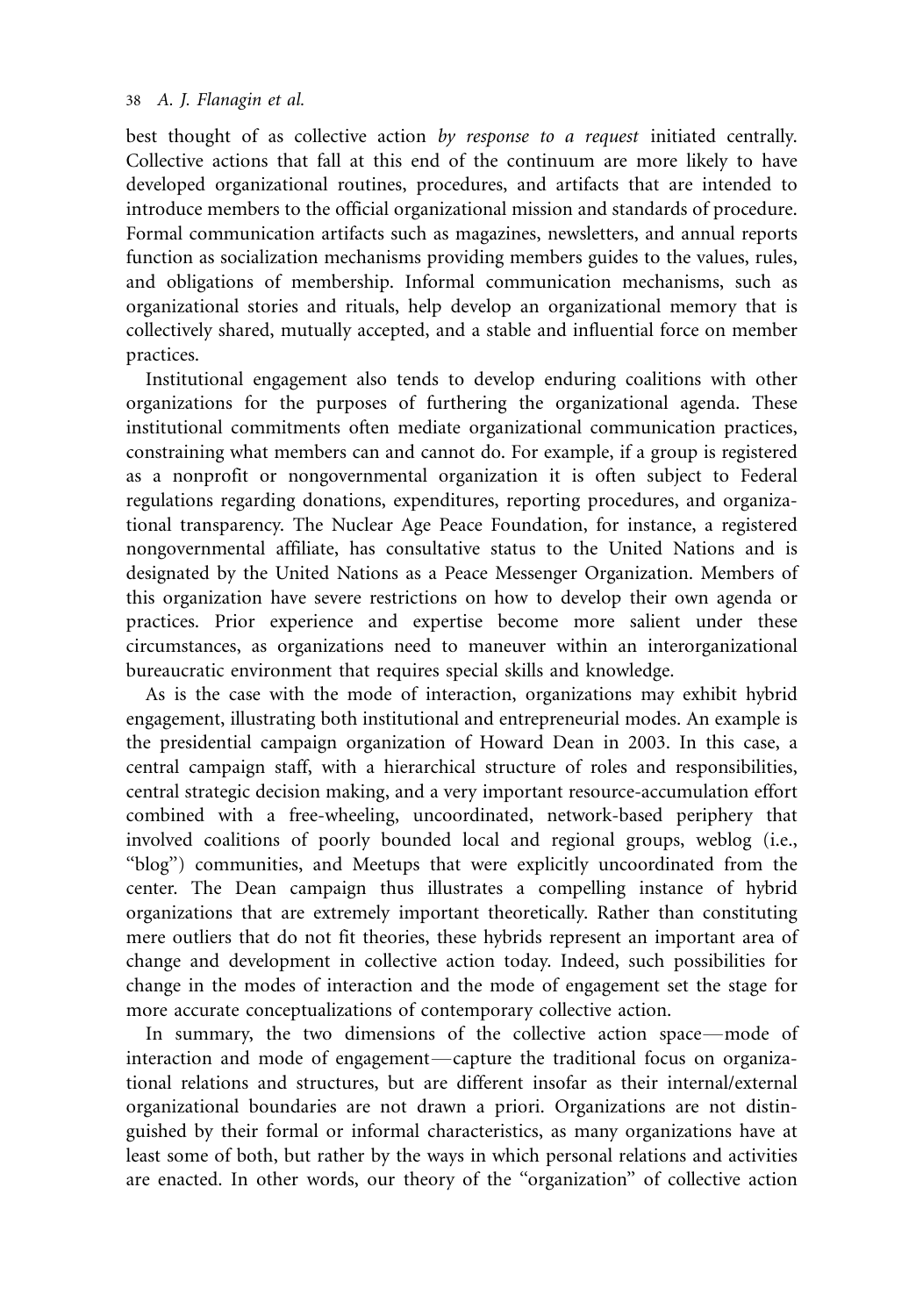focuses on what people do and how they communicate rather than on organizational structure per se. It is the signal characteristic of collective action in the contemporary environment that form is flexible and may be adapted to fit context. Most traditional conceptions of structure emphasize semifixed, predictable organizational structure and examine how these shape behavior (for exceptions see, for example, Weick, 1979); contemporary collective action requires working as much the other way causally: emphasizing what people are doing, how they are relating to one another, and what opportunities are afforded them, and from these examining what organization and structure fit their behavior and help facilitate collective action.

These two dimensions provide a meaningful space for comparing members' experiences of collective action across both ''traditional'' and new modes of organizing (Figure 2 illustrates the approximate location of selected organizations). For example, on an upward diagonal through the intersection of the axes (from left to right), one can compare the American Legion and the WTO protest network. These differ on both dimensions: The American Legion (quadrant III) is a chapter-based organization with strong in-group identity, sustained social interaction over time, a patterned set of normative rules of engagement and routine practices, and formal and informal mechanisms for socialization; the WTO group (quadrant I) was primarily a loose, ephemeral, unbounded, self-organizing coalition of extant and new networks. On an upward diagonal through the intersection of the axes (from right to left) one



Figure 2 Groups in collective action space.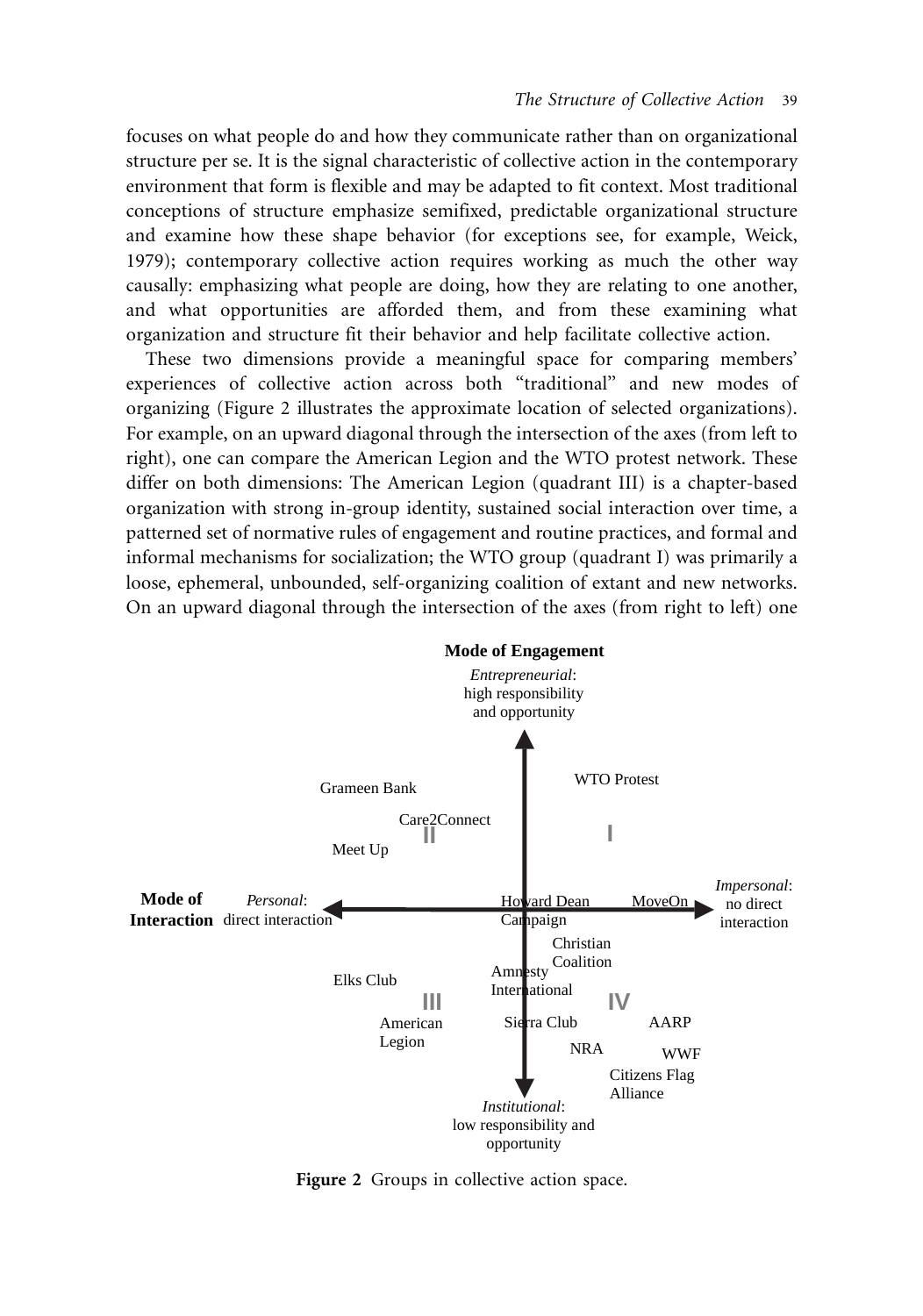can compare quadrant IV organizations, such as the National Rifle Association (NRA) to quadrant II organizations such as Care2Connect. Quadrant IV organizations will likely exhibit the most rigid private/public boundaries. The high costs of transcending these constraints will help reproduce the characteristic concerns of collective action theory (i.e., discrete and intentional free-riding decisions, reliance on formal organizations). Quadrant II organizations will likely be the least rigid and most permeable. Collective action in this quadrant is least likely to exhibit or produce traditional constraints or forms of collective action.

The space also enables the exploration of each dynamic separately. For example, the theoretical and pragmatic implications associated with entrepreneurial and institutional modes of engagement can be compared across organizations or pairs of organizations. For example, the WTO protest network and Meet Up, which are similar in their entrepreneurial practices but different in the degree of personal interaction (quadrants I and II), compare with the Masons and the NRA, which share similar institutionalized communication practices but which differ in degree of personal interaction among members (quadrants III and IV). Through such applications, the characteristic dynamics of the collective action space are explored next.

# Theoretical Features of the Collective Action Space

Several theoretical dynamics become apparent when collective action is considered in this way. These are: (1) the changing population density of groups across the quadrants over time; (2) variation and change in the area occupied by any one group over time; and (3) variation in the experiences and motivations of people engaged in collective action across the quadrants.

# Changing Population Density Across the Quadrants Over Time

Theoretical work on the distribution of collective action groups has focused almost exclusively on the kinds of public goods sought, and especially on the disproportionate representation of certain interests in the collective action system (Baumgartner & Leech, 1998, 2001; Schattschneider, 1960; Schlozman & Tierney, 1986). Explanatory mechanisms addressed to the composition of collective action groups have rested on factors such as the behavioral predictors of civic engagement, economic power, strategic choices by groups to occupy niches in the context of competition, and the structure of policy-making institutions on which groups are often focused (Baumgartner & Leech, 2001; Goldstein, 1999; Gray & Lowery, 1996; Heinz, Laumann, Nelson, & Salisbury, 1993; Walker, 1991).

The collective action space model provides a new pair of dimensions for theorizing about causes of the distribution of collective action. In particular, it highlights mechanisms by which some quadrants should be expected to grow more densely occupied over time. One consequence of the increasing permeability of boundaries between private and public domains over time should be an increase in the occurrence of entrepreneurial engagement, which entails increasing density in quadrants I and II. As boundaries are more easily crossed between private and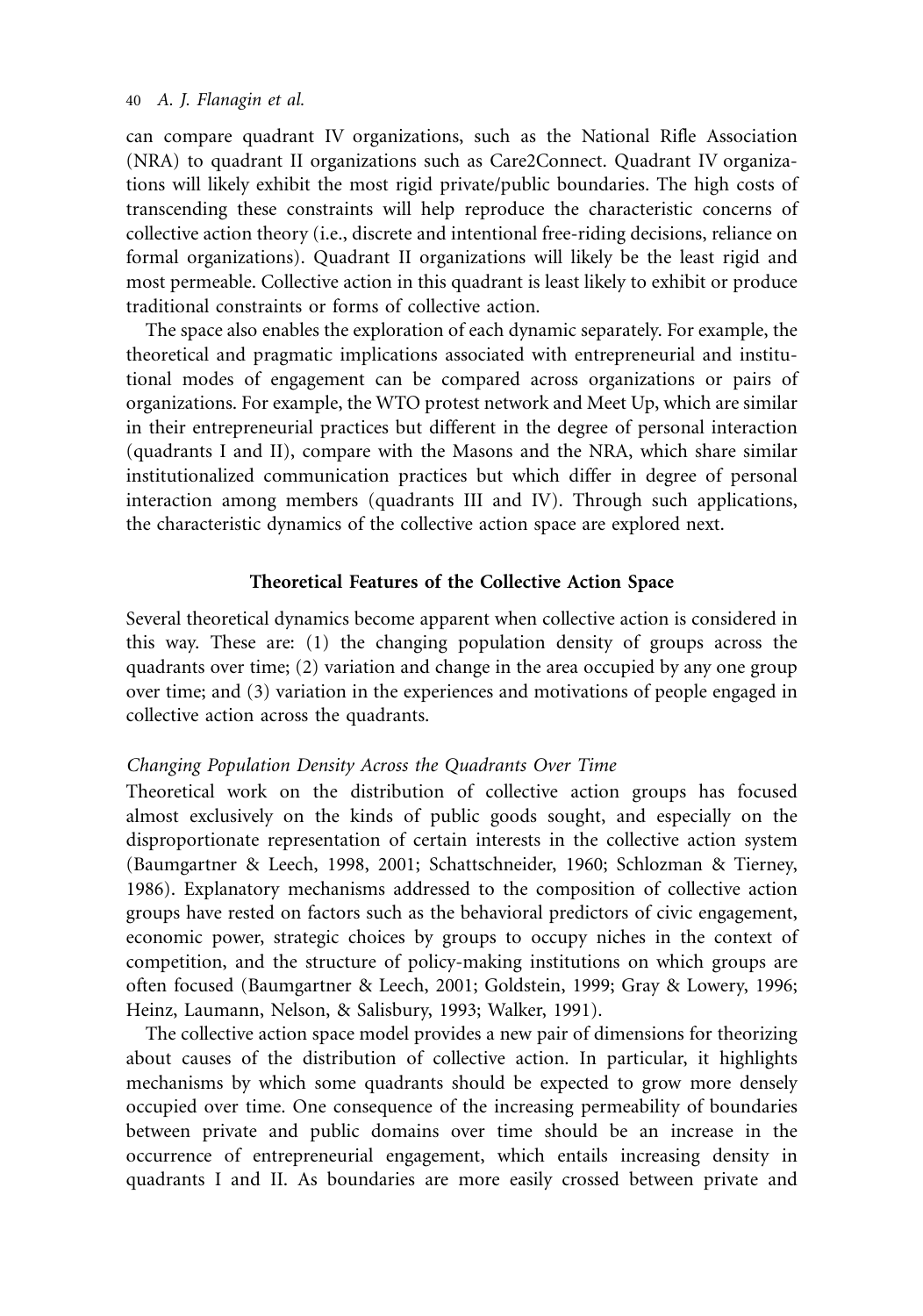public, the mechanisms of collective entrepreneurship become available to a larger array of actors, especially those with fewer resources. Digital technologies are able to augment, with relatively low cost to most users, the intensive coordination challenges of collective action in flexible and self-organizing structures. Emerging media, in the form of avatars, "knowbots," and other digitized "intelligent agents," for example, can become active knowledge creators, performing organizing and coordinating functions that remain essential in highly entrepreneurial collective action efforts but traditionally are carried out by organizational actors in formal roles in face-to-face contexts (Contractor, 2002). Technological innovation thus facilitates viable actions in the upper entrepreneurial quadrants and collective action becomes more likely to be comprised of loosely coupled systems with minimal central organization and greater autonomy for members. Coordination costs are not only lower but less necessary, centralized leadership is being displaced, hierarchies are minimized, and technical expertise substitutes for leadership skill and experience. Furthermore, in this mode of engagement small and large organizations can more easily tailor side payments and incentives to individual needs as well as reduce the cost of participation, minimizing traditional concerns regarding free-riding. In this manner, the invention of new technologies, the end of existing organizational arrangements, and the rise of new organizational forms are linked.

Some groups exhibiting entrepreneurial modes of engagement do so without reliance on modern technology, such as the Grameen Bank, established in 1983 in Bangladesh, because they are unable to exploit the advantages of new communication technologies for reasons of accessibility and economics. Such groups rely almost exclusively on informal networks and personal interaction for their entrepreneurial engagement (quadrant II; see Bornstein, 1997). But for many newer groups now located in these quadrants, such as MoveOn and Meet Up, the affordances of technology permit these new modes of engagement. Thus, although technology is not a necessary condition of quadrants I and II, there is strong evidence that technological innovations contribute to the increasing density of this half of the space.

As a consequence, the ''once uncontroversial assumptions'' (Lupia & Sin, 2003, p. 315) of collective action theory regarding the need for formal organizations and leadership are no longer tenable. At the organizational level there is no longer a need for large budgets, and communication is no longer necessarily costly, difficult, time consuming, or as limited by cognitive constraints of individuals. At the membership level, lower costs of participation suggest there may be less free-riding but also less commitment to and identification with the group. Members have greater ability to define and control their involvement, hence the intensity of interaction and the number of members may also wax and wane.

Invoking the collective action space also sheds light on the unresolved relationship between size, organizational dynamics, and free-rider issues within collective action theory. On one hand, Olson (1965) claimed that collective free-riding would be more rampant in large groups wherein it would be assumed that sufficiently motivated and resourceful individuals would take charge, and where free-riding would be difficult to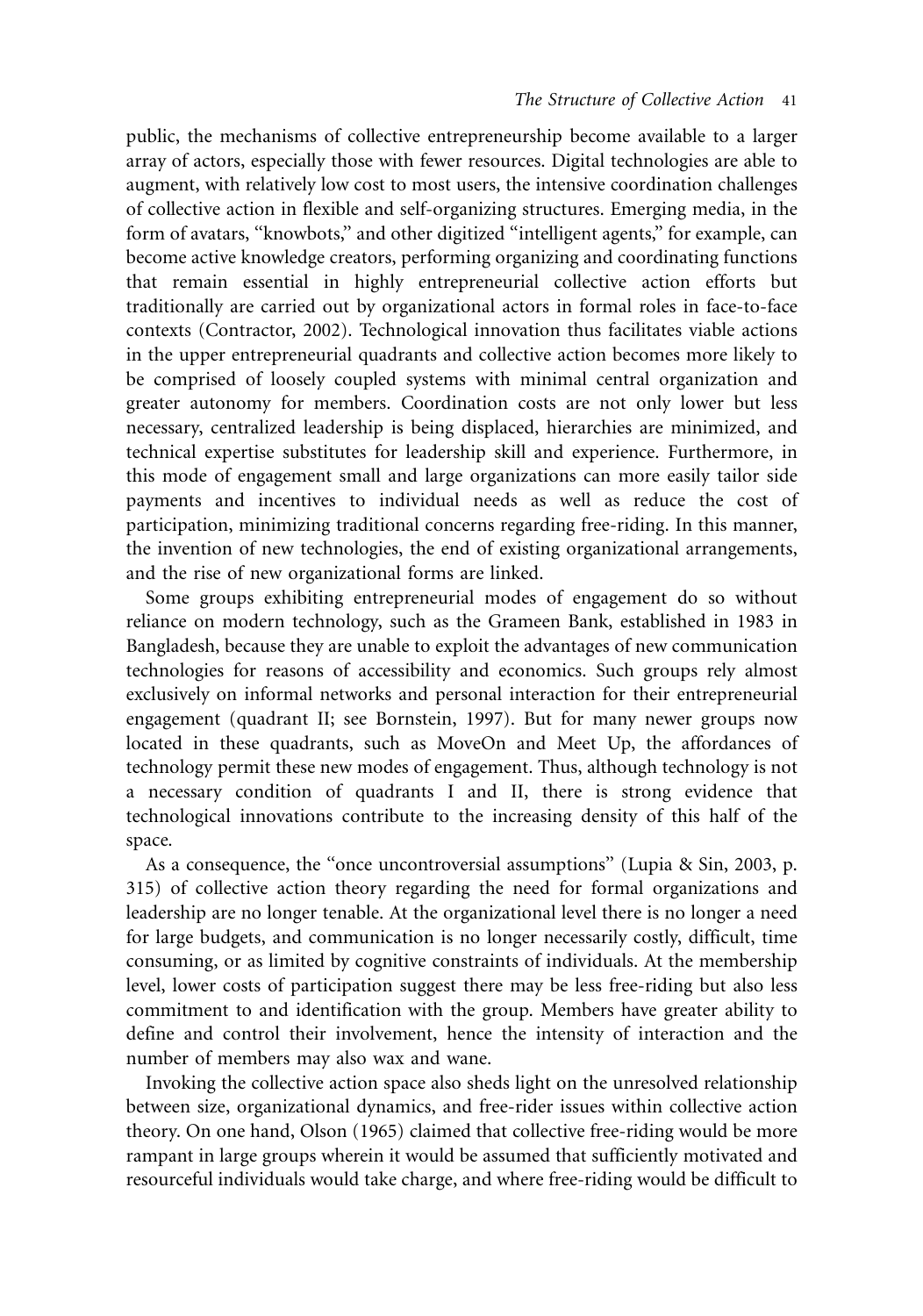observe. Marwell and Oliver (1993; Oliver & Marwell, 1988), however, suggest that larger, heterogeneous groups are actually *better* able to supply nonrival public goods, due to the smaller critical mass of contributors required for successful collective efforts.<sup>1</sup> The two dimensional collective action space introduced here resolves the issue of size, insofar as size of collective action groups is less relevant to the modes of interaction and engagement, which instead are the focus of explanation. The issue of the visibility of individual contributions, for example, becomes salient only when interactions are predominately impersonal and institutionalized. In the entrepreneurial/personal modes, by contrast, social connections will tend to minimize freeriding because of increased visibility and responsibility.

Other trends affecting the distribution of groups over time involve movement of extant groups. Those in quadrants III and IV should prove more stable than those in quadrants I and II. The reasons for this are straightforward: High costs are associated with location in quadrants III and IV. Building organizations in these quadrants is difficult and expensive, and so such organizations are infrequently established for temporary purposes or single efforts. On the contrary, they are built over time, and an important consideration in the strategic choices of groups located in these quadrants is how to sustain the group across individual events or efforts. On the other hand, groups are comparatively inexpensive to establish in quadrants I and II. This facilitates the building of groups for single collective action events, and it contributes to potentially greater volatility in the upper quadrants. In these parts of the space, groups should be expected to come and go more rapidly than in the lower quadrants.

Another result of this model is counter to traditional organizational theory, which predicts that organizations generally become more institutionalized over time (Jablin, 1987). In terms of collective action space, this amounts to a prediction of downward movement along the vertical axis. For example, the Million Mom March moved down the vertical axis by merging with a quadrant IV group, The Brady Campaign to Control Gun Violence. This has enabled this group to formally lobby Congress and develop systemic long-term national campaigns while simultaneously maintaining an entrepreneurial mode of interaction amongst members. Yet, technological affordances make viable collective action sustainable above the horizontal axis, and indeed lead to the prediction of increasing stability there. In practice we find examples such as the WTO network, which arose in quadrant I, was successful at a single goal, experienced no apparent impetus to institutionalize, then dissolved and reappeared later for subsequent events.<sup>2</sup>

# Variation in the Area Occupied by Groups

In two-dimensional collective action space, all groups occupy some theoretically specifiable area. Some groups occupy small ''footprints'' in collective action space, meaning that they offer little variation in the mode of engagement or interaction. In a small-footprint group, all participants interact with one another and engage in the collective process in similar ways, with the limiting case being a point at which all participants have identical forms of engagement and interaction. Many interest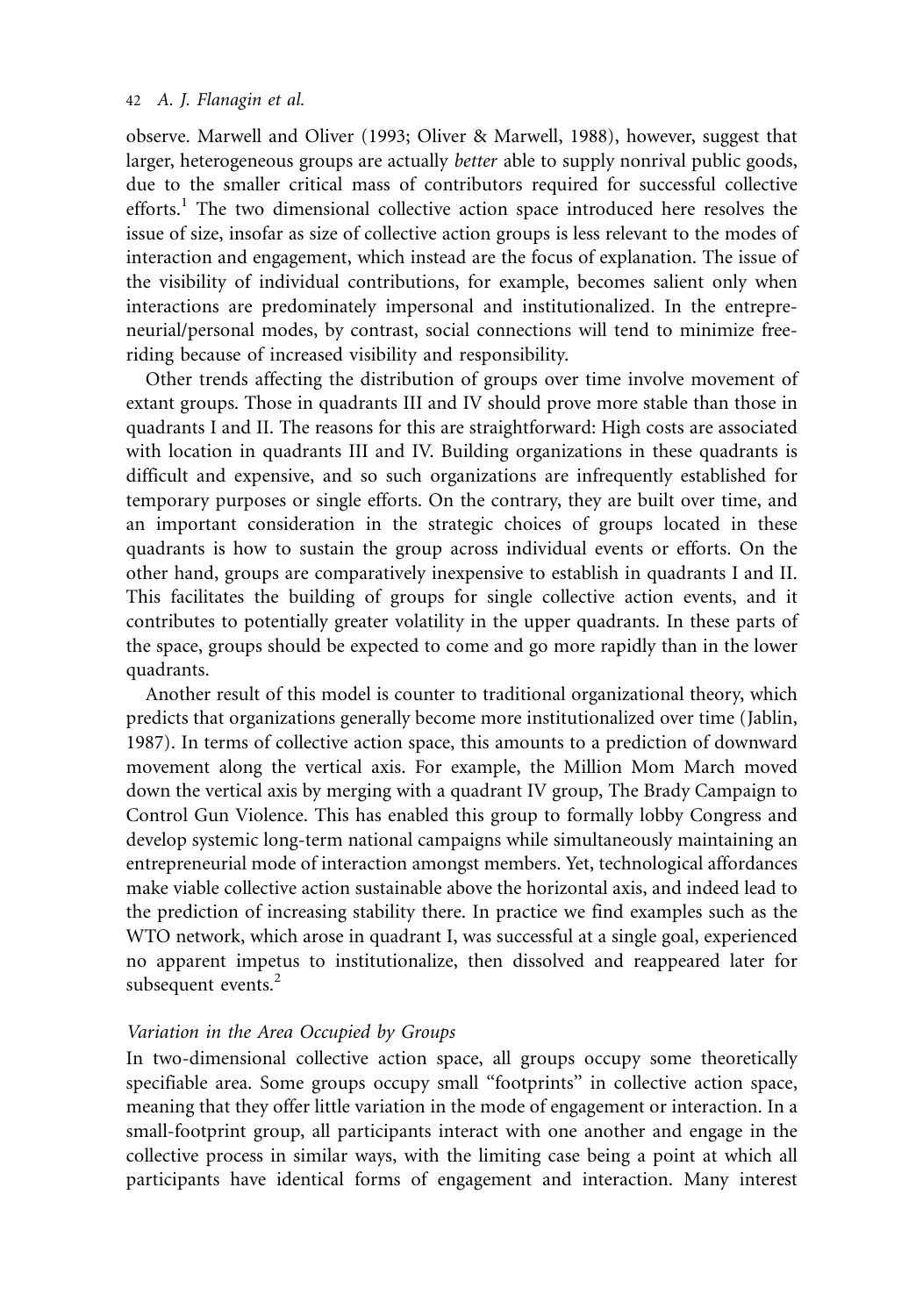groups, such as the World Wildlife Fund (WWF), are good examples of small footprints. WWF membership is anonymous, and the group offers no substantial opportunity for participants to interact in any personal way, despite their utilization of new technologies and their impressive presence on the web. Moreover, members are afforded few entrepreneurial opportunities: The group establishes opportunities for engagement only through donating or contacting public officials. Similarly, the Citizens Flag Alliance provides resources for individuals who support the passage of the Flag Desecration Amendment to the US Constitution (e.g., pointers on contacting news media or political representatives), without providing mechanisms for interaction among these individuals, or any entrepreneurial means of action or goal formulation.

The area in collective action space occupied by other groups is larger, because they offer variation in opportunities for engagement and interaction. The Sierra Club offers a useful illustration. Like members of the World Wildlife Fund (WWF), Sierra Club members can choose to engage strictly in impersonal, institutional modes by simply responding to calls for action in an environment of anonymity with respect to other members. But the Sierra Club's chapter-based structure also provides a variety of opportunities for members to meet with one another at the local level and engage in social as well as political activities—especially outings in nature in small groups. These activities entail a good deal of personal interaction and only a modest level of entrepreneurial activities; local activities are still managed and organized by local group leaders, but they involve more opportunities for entrepreneurialism than traditional national-scale membership groups. Thus, the Sierra Club occupies a larger footprint in collective action space.

In theory, the area occupied by a group might be discontinuous. An example of this might be the complex footprint of the Howard Dean campaign for president discussed earlier. The Dean campaign appears to have begun at two distinct locations in collective action space. The official Dean campaign in early 2003 was located in quadrant IV, the typical location of election campaigns. It offered mainly institutional, mainly anonymous modes of engagement, but with some opportunities for volunteership and personal interaction. By the middle of the year, people not connected officially with the campaign initiated a variety of personal, entrepreneurial modes of engagement on behalf of Dean. These activities involved meet-ups that were located in quadrant II, and blogs and other websites, which for the most part were located in quadrant I and were reported to number about 900 (Wolf, 2004). Within a few months during the middle of the year, the Dean campaign embraced and encouraged these independent activities. Without exerting any centralized control over them, the quadrant IV campaign endorsed and supported them by providing links to the unofficial activities in quadrants I and II, and Dean himself reported using the content of blogs as feedback on his speeches and campaign appearances. During the campaign, in October, Howard Dean described the process: ''If I give a speech and the blog people don't like it, next time I change the speech'' (Wolf, 2004, par. 1). By late in 2003, the official and unofficial Dean campaigns had amalgamated into a complex collective action process with elements in all four quadrants.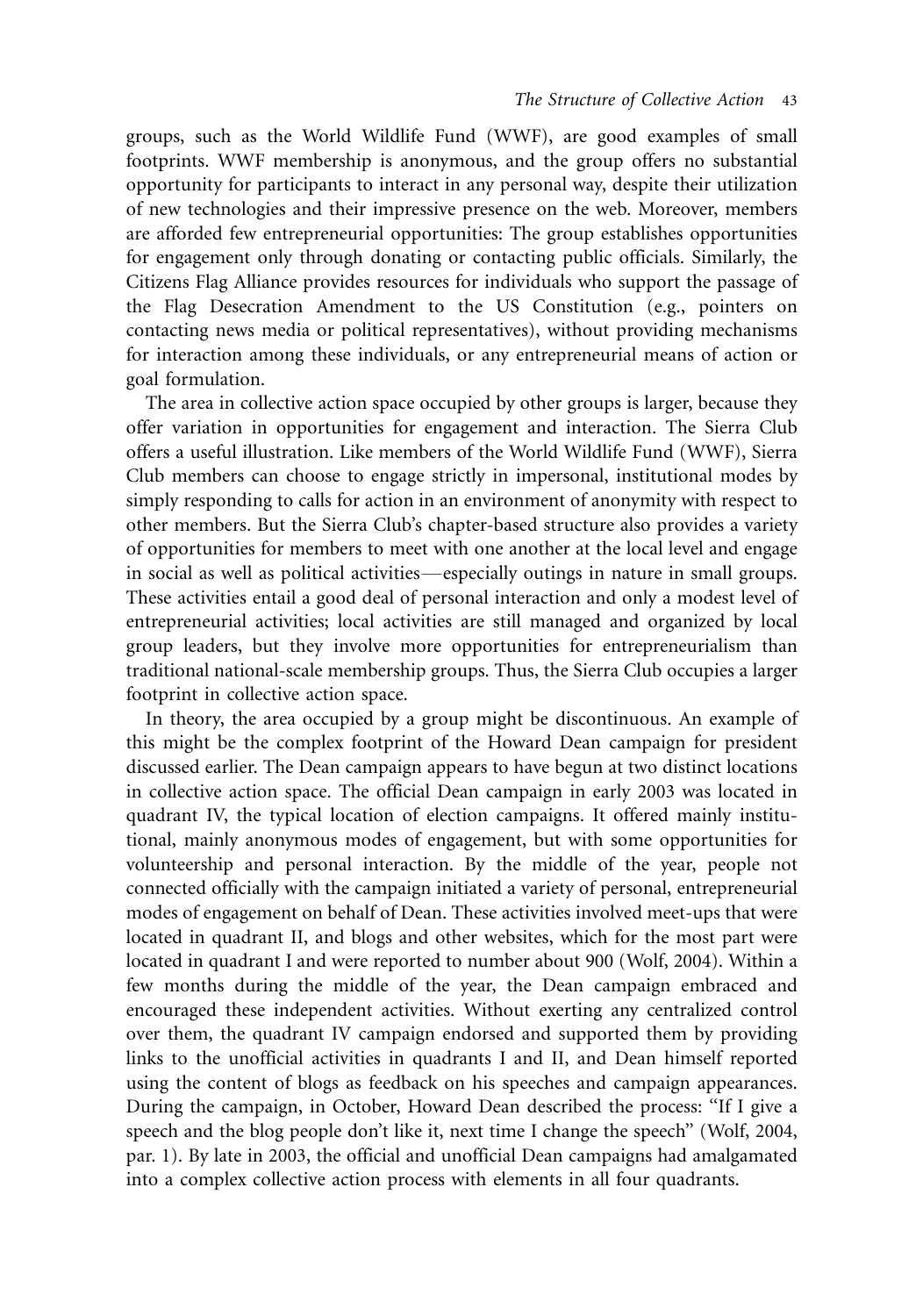The actual location and area of any real group in collective action space presents an interesting empirical question. Our examples here are intended to be theoretically illustrative but, in practice, specifying location and area is made complex by several characteristics. Not only are some groups likely to move or change area over time, but elites in an organization may hold a different view of location than would be demonstrated by measurement of the behavioral experiences of actual participants. Disjunctions between the beliefs or desires of leaders and the actual measured experiences of participants, for example through survey research, are intriguing. It is likely that the greater the heterogeneity of substantive membership and goals in a collective action group, the greater the likelihood of a mismatch between elite and participant views about the group's own location. Mismatch may have implications for success and innovation within the group. Also, leaders of a group may face incentives to present location variously to different constituencies. To their own members, institutional and impersonal groups often seek to appear entrepreneurial and personal; to targets of collective action such as policy makers, groups may face incentives either to appear institutional or entrepreneurial.

A further complexity in establishing any particular group's empirically verifiable location arises from the fact that what constitutes the boundaries of any particular group may vary across issues or events. In one instance, some national collective action organizations, such as Environmental Defense, have emphasized the practice of mobilizing subgroups around particular regional public-goods questions (Bimber, 2003). To the extent that this practice of targeted collective action brings with it differentiation in the mode of engagement and interaction that various members experience, it may mean that the working location and area of a group vary by issue. To the extent that shape, area, and location may have consequences for the kinds of public goods readily attainable, for the development of thin ties or social capital, or for the generation of social identities, then predictions from the dynamics of collective action space may tie to a range of theoretically interesting phenomena.

# Variation in Members' Experiences and Motivation Across the Quadrants

The changing distribution of groups in collective action space is also related to important changes at the level of individual citizens. As our interpretation of social capital theory above suggests, people heavily engaged in quadrant III activities are likely to derive a different set of resources than those engaged exclusively in quadrant IV. As useful as the social capital construct is, however, it does not provide a purchase on the differences along both axes because of its singular concern with the personalness of ties. A better concept is that of strong and weak ties (Granovetter, 1973). The type of ties involved in various locations of collective action space varies in a systematic way. Quadrant III sustains strong ties through personal interaction in formalized structures. Quadrant I, its diagonal opposite, is the domain of weak ties, where citizens engage in thin, impersonal interaction with sometimes very large networks of others.

The remaining two quadrants are intriguing. Early in the development of the internet, when visible new forms of personal interaction appeared in online settings, a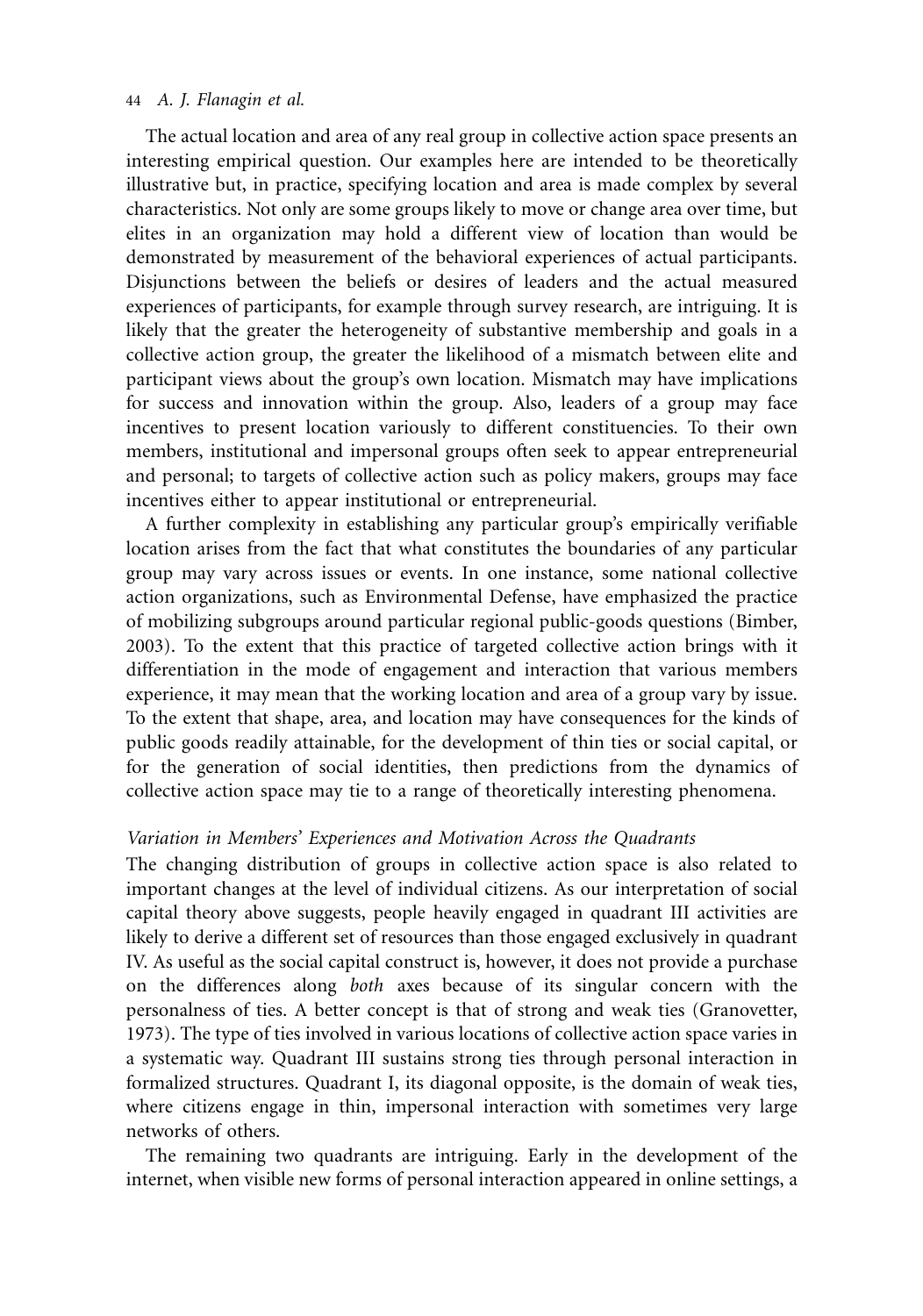number of critics argued that strong ties of community could not be established or sustained online (Stoll, 1995). This argument, however, has also come under substantial question by scholars who have demonstrated the existence of a variety of forms of strong-tie relationships online (Rice & Love, 1987; Walther, 1996). We characterize quadrant II as a domain of both weak and strong ties, reflecting the variety of experiences people have in entrepreneurial, personal settings. Quadrant IV differs in that it involves neither strong nor weak ties. Rather, it is best characterized as a zone of ''affiliative'' ties, as already mentioned. Members of groups in this quadrant typically never see or interact with one another, and have essentially no opportunities for exploiting their common affiliation in strategic or intentional ways. Indeed, two members of the same quadrant IV group may feel the same sense of affiliation with the group and other unknown members, but have neither strong ties to them nor weak-tie networks that they can employ.

Carrying this network logic forward further demonstrates that specific tenets of collective action theory are outmoded. For example, the degrees of members' longterm commitments to collective action organizations have typically been seen to result from the strong ties developed in quadrants II and III. Homogeneity has been associated with quadrant III. But now the ability to socialize members and tailor organizational messages to member characteristics is possible across all four quadrants. Thus, organizational commitment and homogeneity may no longer be associated with organizational location in the collective action space.

# Relevant Theoretical Integration

The dynamics implied by the collective action space presented here help resolve some of the theoretical problems identified at the outset. The first of these involved traditional collective action theory, which is challenged by the presence of collective efforts lacking formal organization and discrete free-riding calculations. Classic collective actions are often the domain of certain communicative conditions, namely those found most predominantly in quadrant IV. However, scholars suggest that new technologies have created an environment in which time and space are compressed, events are disembodied from location, and geographic borders and personal boundaries are easily transcended (Giddens, 1990). The personal computer, portable computing and communication devices, electronic mail, the Web, peer-to-peer tools such as Napster and its progeny, chat rooms, web logs, cell phones, mobile messaging, and digitized databases are suggested to have contributed to increasingly decentralized information sharing and processing, mediated means of self-organization, and the blurring of private and public boundaries (Bimber et al., 2005). As Bimber et al. (2005) argue, contemporary collective actions do not always exhibit what have been theoretically foundational aspects of collective action. Rather, emerging communication technologies enable easy and sometimes even unintentional transitions from private to public domains, reducing or negating the need for closely coordinated participation and costly contributions.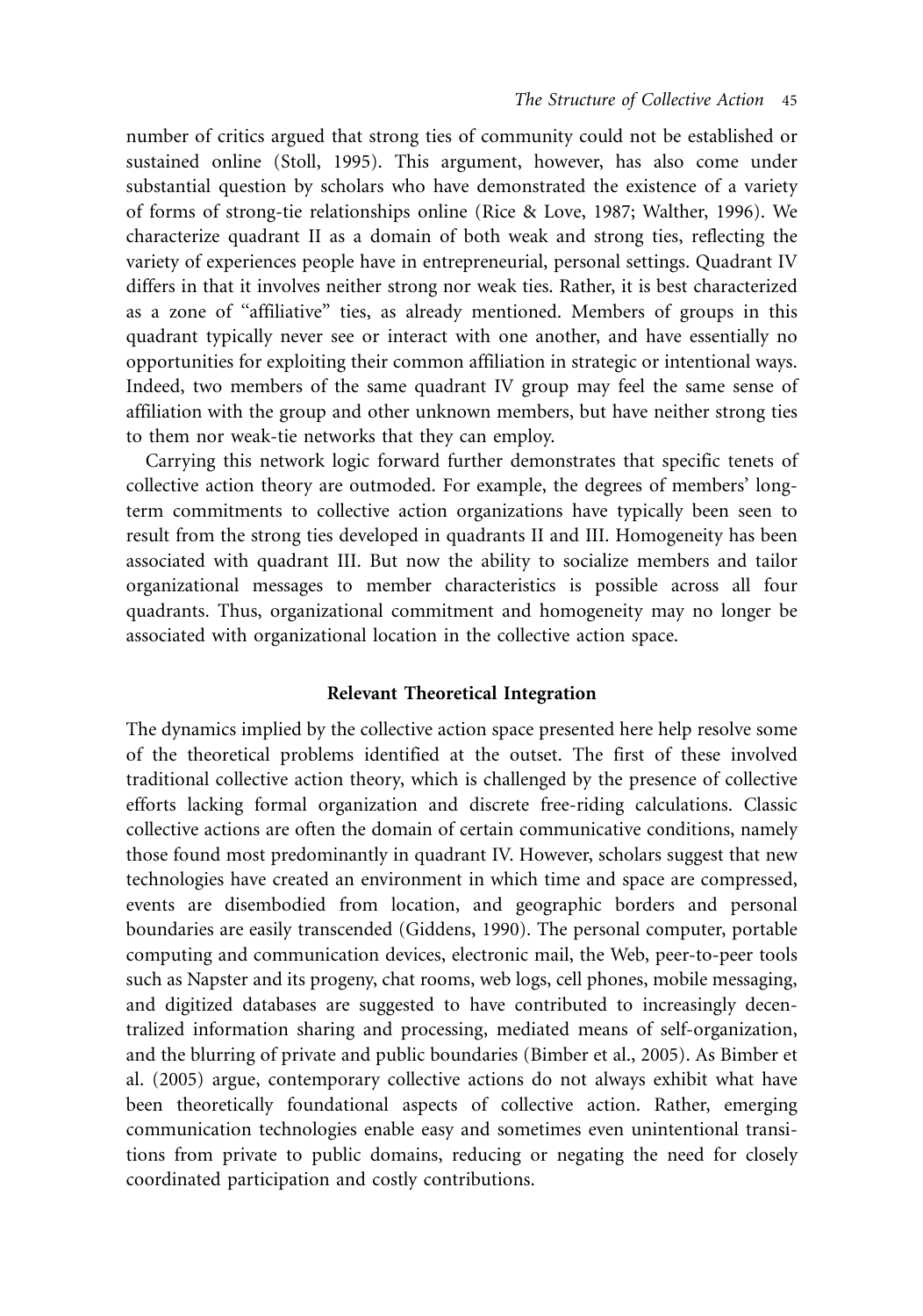Under these conditions, coordination costs can be drastically reduced and organizational demands can be met through loosely coupled networks without reliance upon fixed hierarchies or formal organizational infrastructures. Moreover, collective actions may emerge spontaneously from interactive processes rather than from the explicit pursuit of a goal, and the free-riding metric is neither obvious nor consciously constructed. New approaches to collective action thus need to include those situations where the boundaries between the private and public domains are permeable, porous, and easily transcended. From this perspective, collective action represents a broader range of theoretical possibilities beyond situations where there are solid, well-demarcated boundaries between private and public.

One can also gain insight into theoretical problems associated with social capital theory using the collective action space. Putnam (1993, 2000), for example, argues that we are witnessing a decline in social capital in the US, from a personal mode of interaction to an impersonal one. Putnam's focus is particular, on the kinds of groups to which people belong. He notes that at the same time that relationship-oriented groups, many of which date from the American industrial revolution and Progressive eras, have suffered nearly universal declines in membership (often declining 50% from peak twentieth-century levels), anonymous interest-oriented groups have grown rapidly. Environmental groups, civil rights groups, groups on both sides of the gun control debate, identity groups for seniors and members of particular racial or ethnic categories, and others have gained members, funding, influence, and visibility on the American social and political scene. These groups involve typically anonymous membership, the exchange of some kind of value such as dues for political representation or information and newsletters, but typically no personal interaction or accountability among members. The absence of personal interaction is believed by Putnam to be substantial and ominous for society, although this claim is doubted by others (Edwards, Foley, & Diani, 2001; Paxton, 1999; Schuller, Baron, & Field, 2000).

Putnam is describing a decay in the vitality of quadrant III combined with the growth of quadrant IV. He has evaluated the consequences of the Internet for social capital and has come to rather ambivalent positions, claiming, for instance, that ''very few things can yet be said with any confidence about the connection between social capital and Internet technology'' (Putnam, 2000, p. 170). Others have been less equivocal. Wellman, Quan-Haase, Witte, and Hampton (2001) note a positive correlation among internet use and involvement in both online and offline voluntary organizations and political activity. Lin (2001) and others argue that there is ''clear evidence that social capital has been on the ascent in the past decade in the form of networks in cyberspace'' (p. 211). Resnick (2005) goes even further, suggesting that new technologies enable ''sociotechnical capital,'' where information technology helps people connect with information and other people, and share and exchange resources and coordinate interdependent action. ''Introducer'' and ''recommender'' systems, for example, match people on the basis of common values, matching tastes, and similar sensibilities, all important in the early identification stages of collective action. Similarly, reputation systems help establish trust and credibility, important components of collective action. This suggests the possibility that social capital can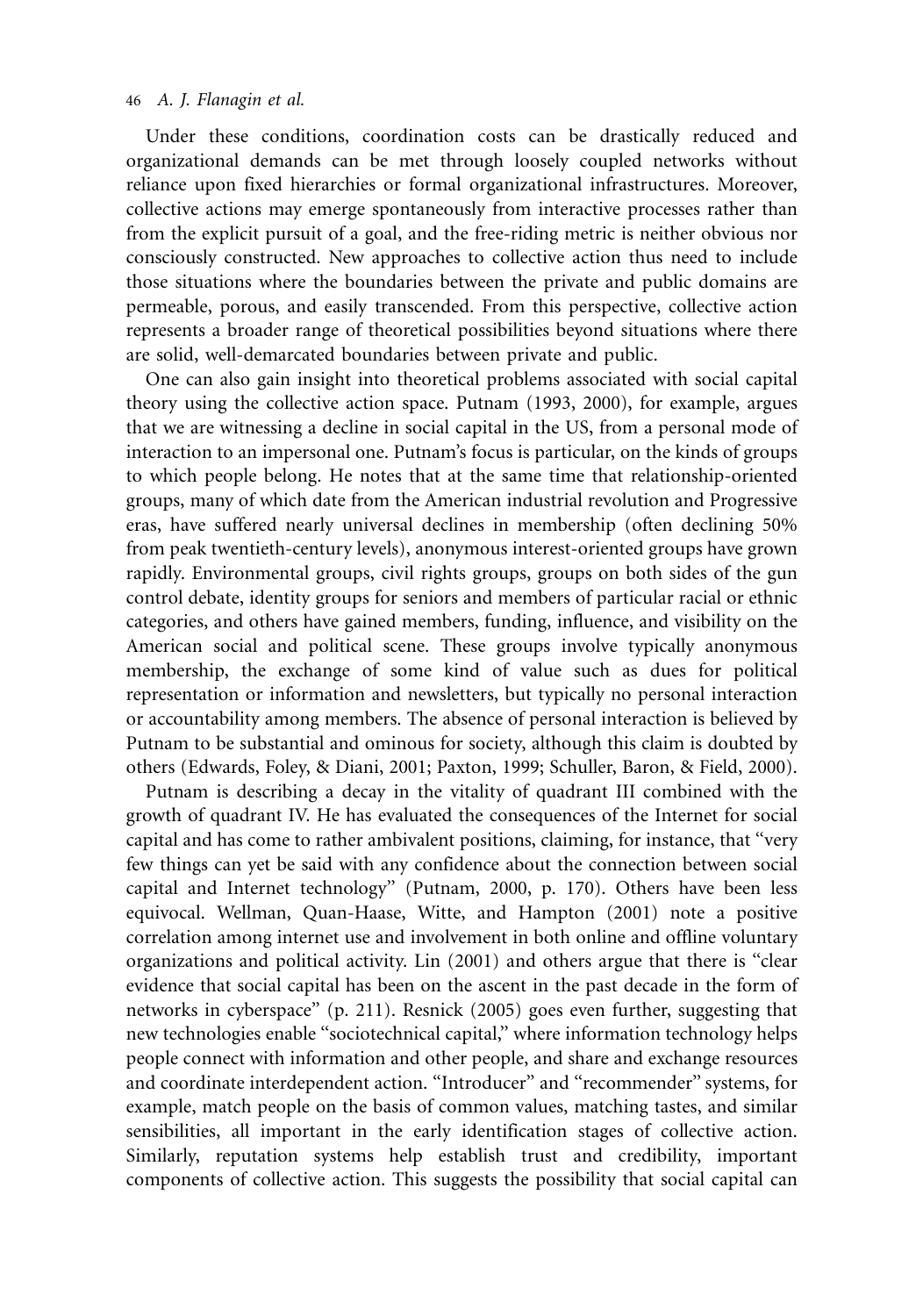be built just as readily in quadrant II as III, because of the high level of personal interaction in both. Moreover, it implies that the features of quadrant I for the development of affiliative ties and information-richness may also lead to socially productive networks with norms and shared values and some bases for social trust even in the absence of traditional personal ties.

A major problem in this debate so far has been the confounding of different definitions of social capital and the failure of scholars to recognize the distinctions among quadrants with regard to social capital. When social capital refers to the institutions, relationships, and norms that shape the quantity and quality of a society's social interactions, then social capital is most likely to be developed within quadrant III and IV organizations. It is in these quadrants that strong and affiliative ties enhance the emergence of shared norms and relational trust. Any organizational movement from these lower quadrants to the top will therefore minimize social capital, since the new modes of participation will be more likely to develop weak ties and less likely to evoke a homogeneous value system. Definitions such as that proposed by Putnam (''connections among individuals\*/social networks and the norms of reciprocity and trustworthiness that arise from them,'' 2000, p. 19) even more restrictedly assume that it is only personal interaction that enables people to build communities and develop a sense of belonging, trust, and commitment. Therefore, even the movement from quadrant III to quadrant IV is problematic for civic engagement. Yet, the prevalence of contemporary collective action efforts suggests that social capital has developed in other ways within the entrepreneurial and impersonal modes that have not yet been identified or fully articulated.

Theories of organization have a similarly direct relationship to the dynamics of collective action. Two main precepts are relevant, the first of which involves new possibilities for engagement. Toward the end of the twentieth century scholars and practitioners alike took note of radically new forms of organization that were developing (e.g., Nohria & Berkley, 1994; Powell, 1990). Network forms of organization, for example, are considered to be the archetypal new organizational form, enabling organizations to rapidly adjust and maintain flexibility to meet the volatile demands of change within the global system (Stohl, 2001). Organizations are increasingly turning to network forms that stress complementarity, relational communication, interdependence, and high trust over more contractual or formal relations (Miles & Snow, 1984, 1986; Powell, 1990). These new forms transcend traditional boundaries (personal, national, institutional) and are built around symbolic, informational, and material flows that link people together, often for short periods of time. In other words, the formal, centralized organizations with identified leaders, prescribed roles, and quantifiable resources that are fundamental to collective action theory are no longer the only, nor even the primary, means of contemporary organizing.

This evolution is captured in the collective action space in the following way. Dynamism in organizational structure represents increasing density upward, rather than downward, along the vertical axis of collective action space. Theoretically, the mechanisms for this are twofold: Quadrant III and IV groups spread their footprints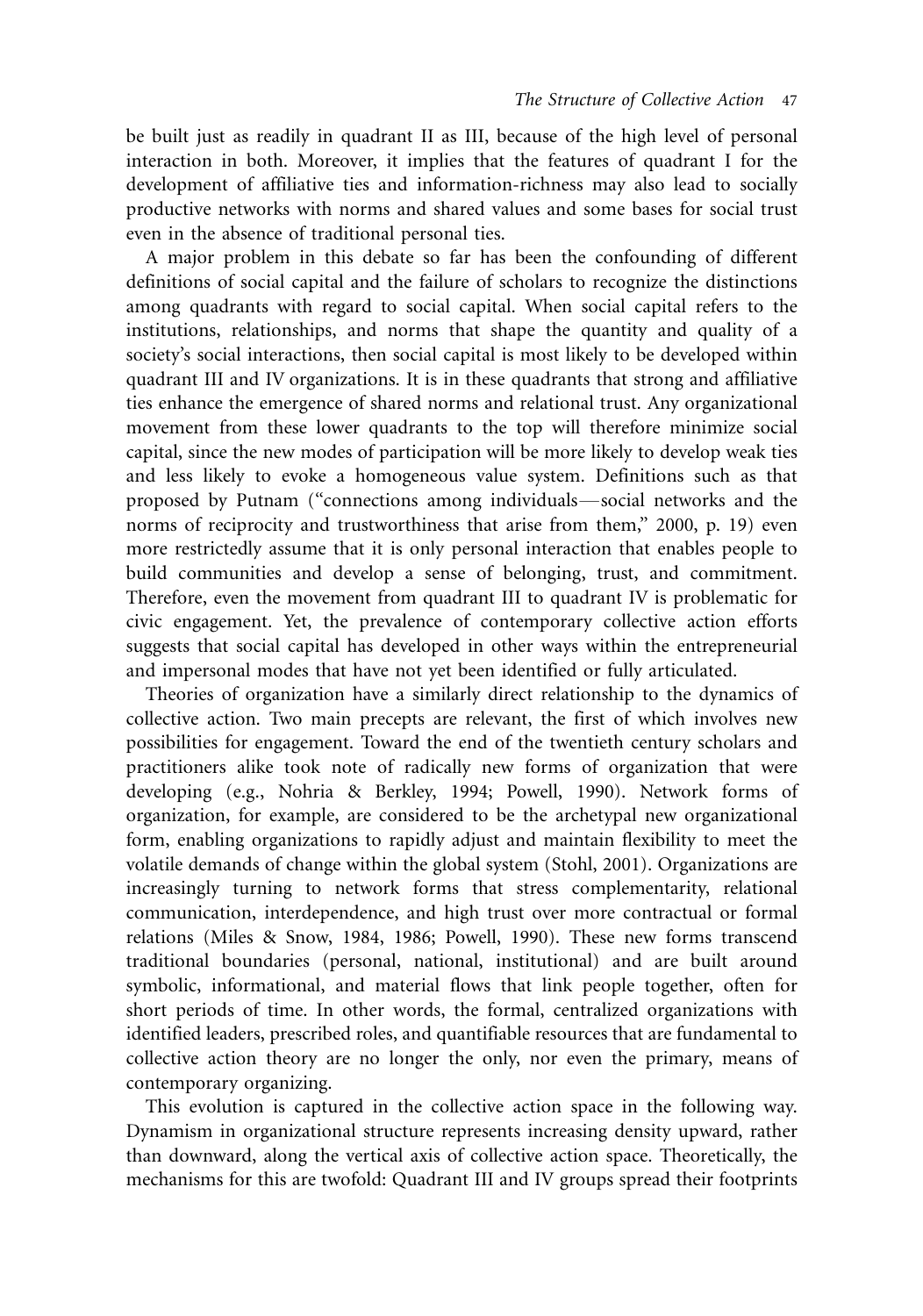upward by providing new opportunities for engagement and interaction to their members; and the emergence of new groups centered in quadrants I and II may either persist there or disband without experiencing traditional downward movement. This argument is analogous, though not precisely parallel, to the social capital argument about the historical shift in the US (but not all other nations) from quadrant III to IV since the 1960s.

The second precept of research on organizations is that over time organizations tend to become more formal and embedded within and constrained by interorganizational relationships (Aldrich, 1979). Traditionally, organizational dynamics were expected to move from informal face-to-face contexts to more formal and impersonal modes of engagement (Hage, 1980), thus moving down and to the right in the collective action space. Activity coordination and control are critical issues in maintaining an association (Barnard, 1938) and control is associated with organizational predictability and reproducibility (Ritzer, 2001). In other words, as organizations get larger and older, they become more bureaucratic and structured (Hickson, MacMillan, Azumi, & Horvath, 1979).

Institutional theory (DiMaggio & Powell, 1983; Scott, 1995; Scott & Christensen, 1995; Scott & Meyer, 1994) is instructive for exploring at least one way in which the collective action space helps enrich understanding of collective action organizing. Institutional theory posits that ''organizational environments elaborate rules and requirements to which individual organizations must conform if they are to receive support and legitimacy'' (Meyer & Scott, 1983, p. 149). DiMaggio and Powell (1983) go further, suggesting that the ''startling homogeneity of organizational forms and practices'' (p. 148) is a result of both competitive isomorphism, which assumes a rationality that emphasizes market competition, niche change, and fitness, and institutional isomorphism. Institutional changes occur through three communicative mechanisms: Coercive mechanisms stem from political influence and legitimacy and may be felt as force, as persuasion, or as invitations to join in interorganizational alliances. Mimetic processes (e.g., modeling after other organizations) result from standard responses to uncertainty. Normative mechanisms are associated with professionalization, the formal education of the managerial class, and the development of an interconnected matrix of information flows and personnel movement across organizations. In terms of the collective action space, these processes suggest that individual collective action organizations should exhibit a tendency to shift downward over time along the vertical axis.

Yet, as we have argued, there is evidence of collective action organizations not becoming more formal and embedded within interorganizational relationships. The political advocacy group MoveOn is an example, especially with respect to lack of formalization. Formed in 1998 by political novices seeking to organize a protest of the impeachment proceedings against President Clinton, the group succeeded in mobilizing about a half-million people to write Congress (Bimber, 2003). Seven years later, MoveOn proved a substantial force in the 2004 presidential election, with a self-reported 3 million members. Clearly larger in membership and influence, MoveOn still has no office or headquarters. Despite the increased uncertainty, need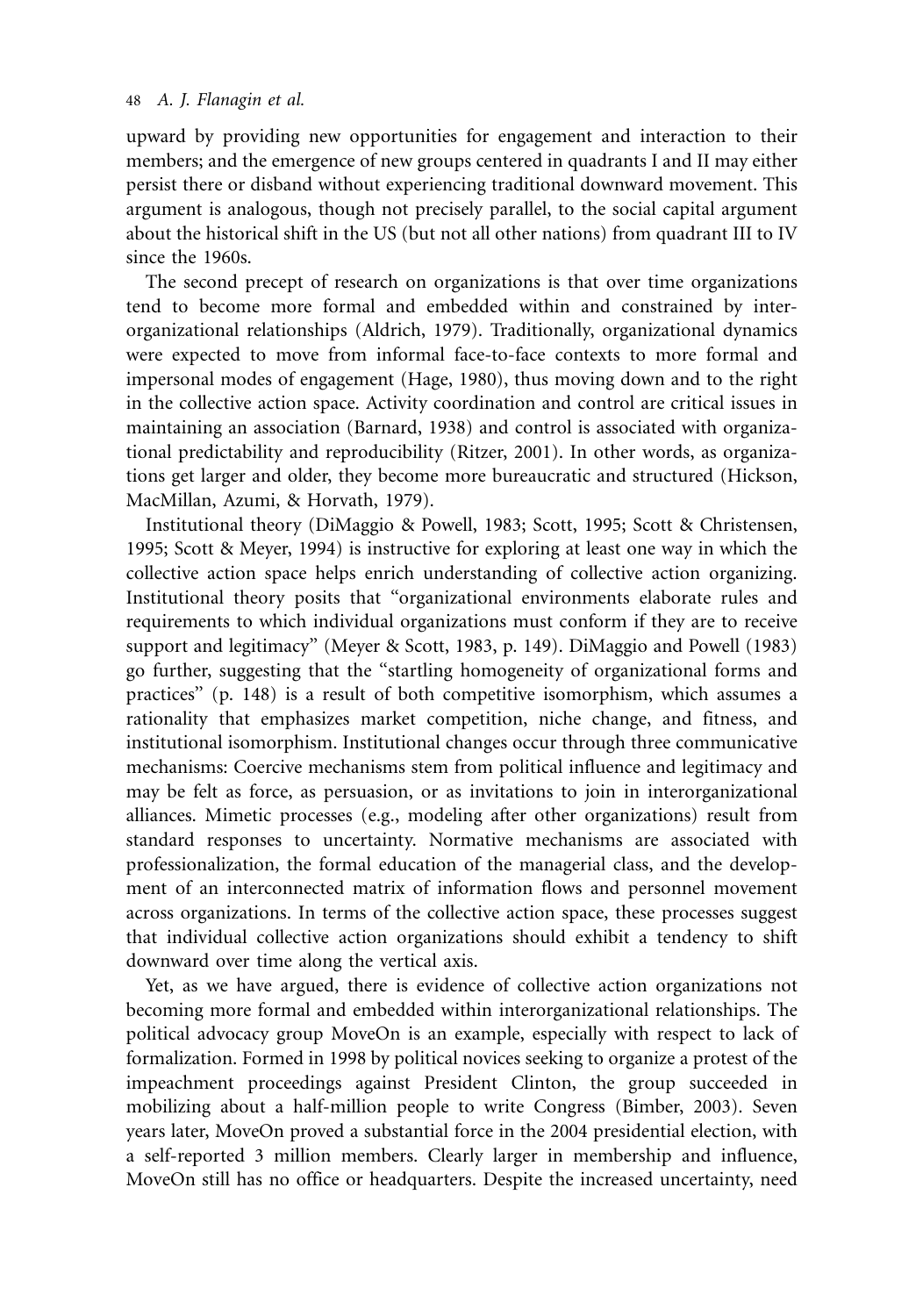for partnerships, and lobbying efforts, there is ample evidence that coordination is less centralized, top-down leadership is being displaced, hierarchies are minimized, and technical expertise effectively substitutes for leadership skill and experience. Indeed, partnerships and collaborations are often ad hoc, ephemeral, and volatile. This dynamism in organizational structuring represents a population flow mainly upward along the vertical axis of collective action space.

Moreover, the collective action space illustrates that although organizations are adopting more entrepreneurial modes of interacting (moving upwards along the vertical axis) they are not necessarily giving up institutional modes. Rather, boundaries between modes are becoming blurred. Organizations operate in less unidimensional and more complex ways (Castells, 1997). Thus, not only is the population of groups changing locations in faster and more diverse ways than traditional collective action or organizational theory suggest, but individual organizations are also evolving in systematic yet unforeseen ways.

In this manner, theories of collective action, social capital, and organizations intersect in fundamental ways in the two dimensions of collective action space. Combined in this way, these theories suggest a great deal of dynamism and change at present in the landscape of collective action. This dynamism has up to this point been recognized independently in these literatures, or has been attributed loosely to technological change without clear connections to basic behavioral processes enabled by technology that need not be necessarily connected to technology. Most importantly, the dynamics of collective action space reveal that apparently disparate phenomena reported by scholars working in various disciplines and on apparently distinct topics—social capital trends, technology and collective action, organizational change—are in fact different facets of the same underlying process: changes in the modes of human interaction and engagement in collectivities.

## Conclusion

Our observation of changing collective action associated with technology, and the inadequacy of existing theory to account for it, was the initial stimulation for this exploration. Our approach to the problem involved setting aside for the moment the classic explanatory mechanisms of collective action theory: free-riding problems and the capacity of organizations to marshal various resources to overcome those problems. Having set them aside temporarily, we posited that the key processes at work involved what we believe to be fundamental features of human behavior that are inherently communicative in nature: how people interact with one another and the opportunities for engagement afforded them in collectivities. This led us to recognize that these same underlying processes appear central to other established claimsabout social capital and organizational change.

The unity we find among these various bodies of thought may in fact extend further. The collective action space model does not imply that everything is collective action, or that all of social capital or organizational change can be understood as collective action. On the contrary, we have been concerned here simply with the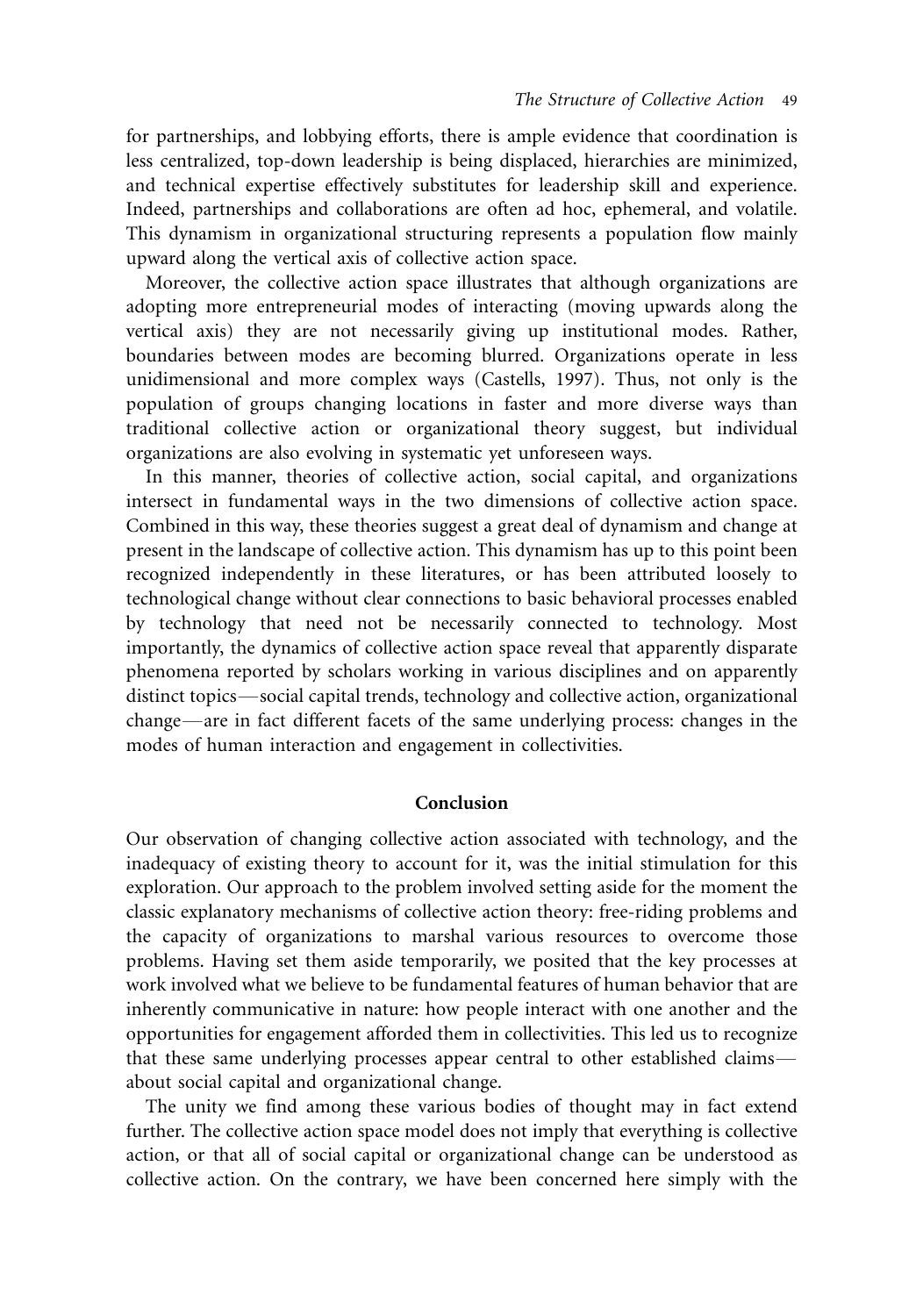production of public goods and how public goods production relates to other theories. However, we suspect that modes of interaction and engagement characterize a much broader class of human behavior, and may in fact provide a means for identifying connections across a variety of private actions and various social and public processes.

## **Notes**

- [1] Specifically, Marwell and Oliver (1993; Oliver & Marwell, 1988) argue that when groups are heterogeneous and the public good is highly nonrival (i.e., its use by one person does not diminish its value to other users), larger interest groups can have a smaller critical mass. This is the case because large, heterogeneous groups (versus smaller, homogenous ones) contain ''more total resources and larger numbers of highly interested people'' (Marwell & Oliver, 1993, p. 46). Therefore, it is more likely in such groups that people will have more resources to contribute, thus increasing the total contributions and reaching critical mass sooner. However, if the cost of a public good increases in proportion to the number of those who benefit from it, larger groups are less likely to supply public goods, as Olson (1965) argued. Most public goods with low nonrivalness (i.e., use by one person diminishes the value to others), though, are also highly excludable, and thus constitute private versus public goods.
- [2] The formation, maintenance, evolution, and dissolution of interorganizational relationships (IORs) complicate charting the distribution of groups over time and predicting the movement of extant groups. As Oliver (1990) argues, there are several determinants of IOR formation (necessity, asymmetry, reciprocity, efficiency, stability, and legitimacy), all of which may apply to collective action organizations under the right circumstances. As one example, in the case of the Million Mom March merging with The Brady Campaign to Control Gun Violence group, these groups enjoyed a reciprocal relationship where each benefited from coalition building as a result of the merger. Thus, the formation of IORs can alter a group's location and degree of variation in both the mode of interaction and the mode of engagement, in many cases quickly and radically. Moreover, depending on the nature of the IOR, such alterations may be short term (e.g., a strategic alliance) or long term (e.g., a federation).

## References

Aldrich, H. (1979). Organizations and environments. Englewood Cliffs, NJ: Prentice Hall.

Alexander, S. C., Peterson, J. L., & Hollingshead, A. B. (2002). Support at your keyboard: A study of on-line support groups. In L. Frey (Ed.), Group communication in context, Vol. 2 (pp. 309-334). Hillsdale, NJ: Lawrence Erlbaum Associates, Inc.

Barnard, C. (1938). The functions of the executive. Cambridge, MA: Harvard University Press.

Barry, B., & Hardin, R. (Eds.). (1982). Rational man and irrational society. Beverly Hills, CA: Sage.

- Baumgartner, F. R., & Leech, B. L. (1998). Basic interests: The importance of groups in politics and in political science. Princeton, NJ: Princeton University Press.
- Baumgartner, F. R., & Leech, B. L. (2001). Interest niches and policy bandwagons: Patterns of interest group involvement in national politics. *Journal of Politics*,  $63$ ,  $1191-1213$ .
- Bimber, B. (1994). Three faces of technological determinism. In M. R. Smith & L. Marx (Eds.), Does technology drive history? The dilemma of technological determinism (pp. 79–100). Cambridge, MA: MIT Press.
- Bimber, B. (2003). Information and American democracy: Technology in the evolution of political power. Cambridge, UK: Cambridge University Press.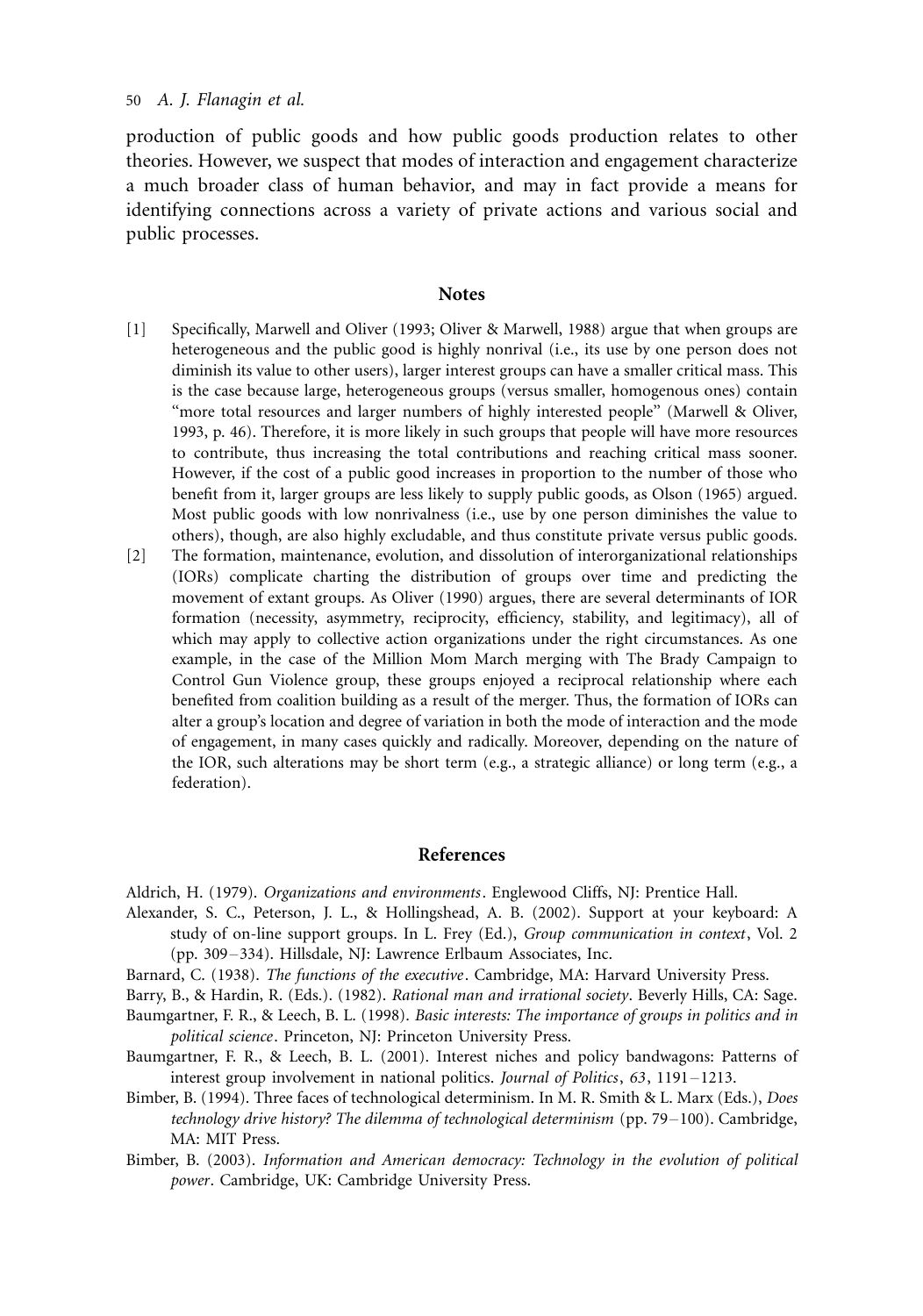- Bimber, B., Flanagin, A. J., & Stohl, C. (2005). Reconceptualizing collective action in the contemporary media environment. Communication Theory, 15, 389-413.
- Bornstein, D. (1997). The price of a dream: The story of the Grameen bank. Chicago: University of Chicago Press.
- Castells, M. (1997). The rise of the network society. Oxford, UK: Blackwell Publishers.
- Chamberlin, J. (1974). Provision of collective goods as a function of group size. Political Science Review, 68, 707-713.
- Coleman, J. S. (1990). Foundations of social theory. Cambridge, MA: Harvard University Press.
- Connolly, T., & Thorn, B. K. (1990). Discretionary databases: Theory, data, and implications. In J. Fulk & C. Steinfield (Eds.), Organizations and communication technology (pp. 219-233). Newbury Park, CA: Sage.
- Contractor, N. (2002). Introduction: New media and organizing. In L. Lievrouw & S. Livingston (Eds.), Handbook of new media (pp. 201-205). London: Sage.
- Davidow, W. H., & Malone, M. S. (1992). The virtual corporation. New York: Harper Collins.
- Deetz, S. (1992). Democracy in an age of corporate colonization: Developments in communication and the politics of everyday life. Albany, NY: State University of New York Press.
- DiMaggio, P., & Powell, W. (1983). The iron cage revisited: Institutional isomorphism and collective rationality in organizational fields. American Sociological Review,  $48$ ,  $147-160$ .
- Drucker, P. F. (1988). The coming of the new organization. Harvard Business Review, January-February,  $45-53$ .
- Edwards, B., Foley, M. W., & Diani, M. (2001). Beyond Tocqueville: Civil society and the social capital debate in comparative perspective. Hannover, NH: Tufts University Press.
- Flanagin, A. J. (2000). Social pressures on organizational website adoption. Human Communication Research, 26, 618-646.
- Fulk, J. (2001). Global network organizations: Emergence and future prospects. Human Relations,  $54, 91-99.$
- Fulk, J., & DeSanctis, G. (Eds.). (1999). Shaping organizational form: Communication, connection, and community. Newbury Park, CA: Sage.
- Fulk, J., Flanagin, A. J., Kalman, M., Monge, P. R., & Ryan, T. (1996). Connective and communal public goods in interactive communication systems. Communication Theory,  $6, 60-87$ .
- Fulk, J., Heino, R., Flanagin, A., Monge, P., & Bar, F. (2004). A test of the individual action model for organizational information commons. Organization Science, 15, 569-586.
- Galbraith, J. R., & Kazanjiam, R. K. (1988). Strategy, technology, and emerging organizational forms. In J. Hage (Ed.), Futures of organizations: Innovating to adapt strategy and human resources to rapid technological change (pp. 30-41). Lexington, MA: Lexington Books.
- Giddens, A. (1990). The consequences of modernity. Stanford, CA: Stanford University Press.
- Goldstein, K. (1999). Interest groups, lobbying and participation in America. New York: Cambridge University Press.
- Granovetter, M. (1973). The strength of weak ties. American Journal of Sociology, 78, 1360-1380.
- Gray, V., & Lowery, D. (1996). The population ecology of interest representation: Lobbying communities in the American states. Ann Arbor, MI: University of Michigan.
- Hage, J. (1980). Theories of organizations: Form, processes, and transformation. New York: John Wiley.
- Hardin, G. (1968). The tragedy of the commons. Science, 162, 1243-1248.
- Hardin, R. (1982). Collective action. Baltimore, MD: Johns Hopkins University Press.
- Heckscher, C. (1994). Defining the post-bureaucratic type. In C. Heckscher & A. Donnellon (Eds.), The post-bureaucratic organization: New perspectives on organizational change (pp.  $14-62$ ). Thousand Oaks, CA: Sage.
- Heinz, J. P., Laumann, Nelson, & Salisbury (1993). The hollow core: Private interests in national policy making. Cambridge, MA: Harvard University Press.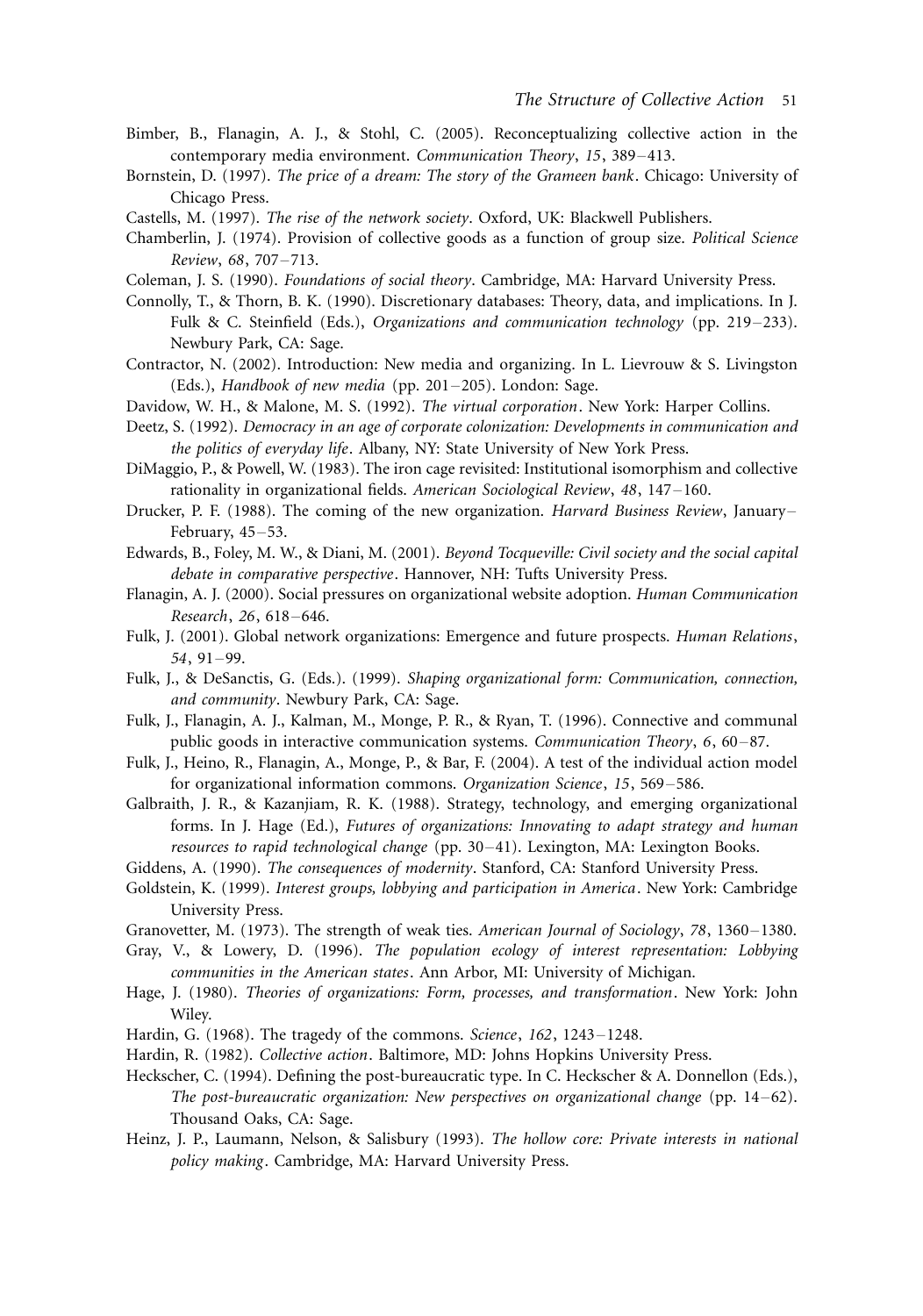- Hickson, D., MacMillan, C., Azumi, K., & Horvath, D. (1979). The grounds for comparative organization theory. In C. Lammers & D. Hickson (Eds.), Organizations alike and unalike (pp. 153-189). London, UK: Routledge & Kegan Paul.
- Jablin, F. (1987). Formal organization structure. In F. Jablin, L. Putnam, K. Roberts, & L. Porter (Eds.), Handbook of organizational communication: An interdisciplinary perspective (pp. 389– 419). Newbury Park, CA: Sage.
- Jennings, K., & Zeitner, V. (2003). Internet use and civic engagement: A longitudinal analysis. Public Opinion Quarterly,  $67, 311-334$ .
- Johnson, P. E. (1998). Interest group recruiting: Finding members and keeping them. In A. J. Cigler & B. A. Loomis (Eds.), *Interest group politics* (5th ed., pp. 35–62). Washington, DC: CO Press.
- Lin, N. (2001). Social capital: A theory of social structure and action. Cambridge, UK: Cambridge University Press.
- Lupia, L., & Sin, G. (2003). Which public goods are endangered? How evolving technologies affect the logic of collective action. Public Choice, 117, 315-331.
- Markus, M. L. (1990). Toward a critical mass theory of interactive media. In J. Fulk & C. W. Steinfield (Eds.), Organizations and communication technology (pp. 194-218). Newbury Park, CA: Sage.
- Marwell, G., & Oliver, P. (1993). The critical mass in collective action: A micro-social theory. New York: Cambridge University Press.
- Melucci, A. (1996). Challenging codes: Collective action in the information age. Cambridge, UK: Cambridge University Press.
- Meyer, J., & Scott, W. R. (1983). Organizational environments: Ritual and rationality. Beverly Hills, CA: Sage.
- Miles, R. E., & Snow, C. C. (1984). Fit, failure, and the hall of fame. California Management Review,  $26, 10-28.$
- Miles, R. E., & Snow, C. C. (1986). Organizations: New concepts for new forms. California Management Review, 28, 62-73.
- Monge, P. R. (1998). Communication structures and processes in globalization. Journal of Communication,  $48$ ,  $142-153$ .
- Monge, P. R., & Contractor, N. S. (2003). Theories of communication networks. Oxford, UK: Oxford University Press.
- Monge, P. R., Fulk, J., Kalman, M., Flanagin, A. J., Parnassa, C., & Rumsey, S. (1998). Production of collective action in alliance-based interorganizational communication and information systems. Organization Science,  $9, 411-433$ .
- Neustadtl, A., & Robinson, J. P. (2002). Social contact differences between internet users and nonusers in the General Social Survey. IT and Society,  $1(1)$ ,  $73-102$ . Retrieved September 11, 2005, from http://www.stanford.edu/group/siqss/itandsociety/v01i01/v01i01a06.pdf
- Nohria, N., & Berkley, J. D. (1994). The virtual organization: Bureaucracy, technology, and the implosion of control. In C. Heckscher & A. Donnellon (Eds.), The post-bureaucratic organization: New perspectives on organizational change (pp.  $108-128$ ). Thousand Oaks, CA: Sage.
- Oliver, C. (1990). Determinants of interorganizational relationships: Integration and future directions. Academy of Management Review,  $15$ ,  $241-265$ .
- Oliver, C. (1991). Network relations and loss of organizational autonomy. Human Relations, 44, 943-961.
- Oliver, P. E., & Marwell, G. (1988). The paradox of group size in collective action: A theory of the critical mass III. American Sociological Review, 53,  $1-8$ .
- Olson, M. (1965). The logic of collective action. Cambridge, MA: Harvard University Press.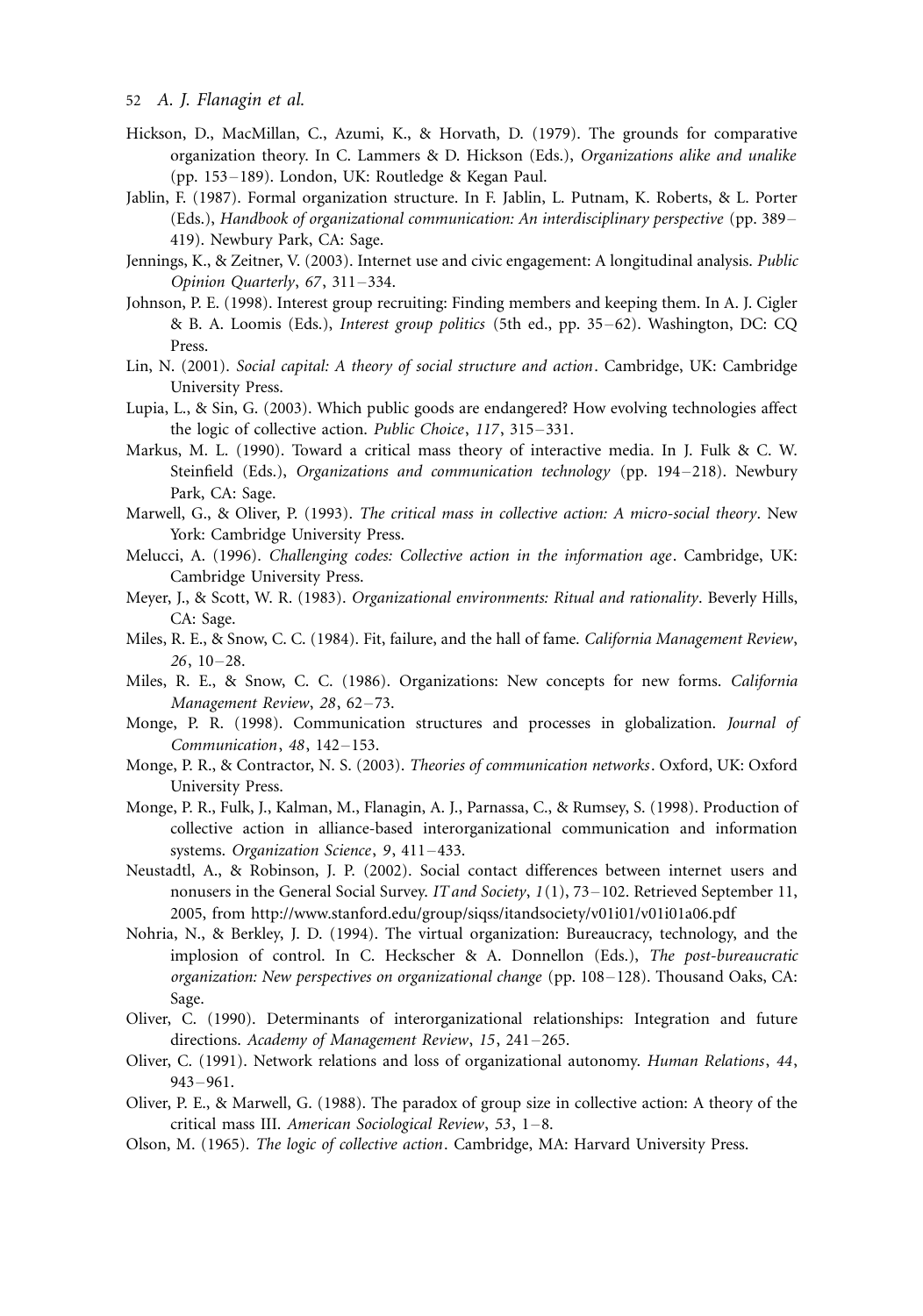- Paxton, P. (1999). Is social capital declining in the United States? A multiple indicator assessment. American Journal of Sociology,  $105, 88-127$ .
- Powell, W. W. (1990). Neither market nor hierarchy: Network forms of organization. Research in Organizational Behavior, 12, 295-336.
- Putnam, R. (1993). Making democracy work: Civic traditions in modern Italy. Princeton, NJ: Princeton University Press.
- Putnam, R. (2000). Bowling alone: The collapse and revival of American community. New York: Free Press.
- Rafaeli, S., & LaRose, R. J. (1993). Electronic bulletin boards and ''public goods'' explanations of collaborative mass media. Communication Research,  $20$ ,  $277-297$ .
- Resnick, P. (2005). Impersonal sociotechnical capital, ICTs, and collective action among strangers. In W. Dutton, B. Kahin, R. O'Callaghan, & A. Wyckoff (Eds.), Transforming enterprise (pp. 486-499). Boston: MIT Press.
- Rice, R. E., & Love, G. (1987). Electronic emotion: Socioemotional content in a computer-mediated network. Communication Research, 14, 85-108.
- Ritzer, G. (2001). The McDonaldization of society. Thousand Oaks, CA: Pine Forge Press.
- Samuelson, P. A. (1954). The pure theory of public expenditure. Review of Economics and Statistics,  $36, 387 - 390.$
- Schattschneider, E. E. (1960). The Semi-sovereign people: A realist's view of democracy in America. Holt, Reinhardt, & Winston.
- Schlozman, K. L., & Tierney, J. (1986). Organized interests and American democracy. New York: Harper & Row.
- Schuller, T., Baron, S., & Field, J. (2000). Social capital: A review and critique. In S. Baron, J. Field, & T. Schuller (Eds.), Social capital: Critical perspectives (pp. 1-38). New York: Oxford University Press.
- Scott, W. R. (1995). Institutions and organizations. Thousand Oaks, CA: Sage.
- Scott, W. R., & Christensen, S. (Eds.). (1995). The institutional construction of organizations: International and longitudinal studies. Thousand Oaks, CA: Sage.
- Scott, W. R., & Meyer, J. W. (Eds.). (1994). Institutional environments and organizations: Structural complexity and individualism. Thousand Oaks, CA: Sage.
- Shah, D., Kwak, K., & Holbert, R. L. (2001). Connecting and disconnecting with civic life: Patterns of internet use and the production of social capital. Political Communication, 18,  $141 - 162.$
- Stohl, C. (2001). Globalizing organizational communication. In F. Jablin & L. Putnam (Eds.), The new handbook of organizational communication (pp.  $323-375$ ). Thousand Oaks, CA: Sage.
- Stoll, C. (1995). Silicon snake oil: Second thoughts on the information highway. New York: Doubleday.
- Sweeney, J. W. (1973). An experimental investigation of the free-rider problem. Social Science Research, 2, 277-292.
- Walker, J. (1991). Mobilizing interest groups in America: Patrons, professions, and social movements. Ann Arbor, MI: University of Michigan Press.
- Walther, J. B. (1996). Computer-mediated communication: Impersonal, interpersonal, and hyperpersonal interaction. Communication Research, 23, 3-43.
- Walther, J. B., & Bunz, U. (2005). The rules of virtual groups: Trust, liking, and performance in computer-mediated communication. Journal of Communication, 55, 847-863.
- Weick, K. E. (1979). The social psychology of organizing . Reading, MA: Addison-Wesley.
- Wellman, B., Hogan, B., Berg, K., Boase, J., Carrasco, J., Côté, J., et al. (in press). Connected Lives: The project. In P. Purcell (Ed.), Networked neighbourhoods: The online community in context. Guildford, UK: Springer.
- Wellman, B. A., Quan-Haase, J., Witte, J., & Hampton, K. N. (2001). Does the internet increase, decrease, or supplement social capital? Social networks, participation, and community commitment. American Behavioral Scientist, 45, 437-456.